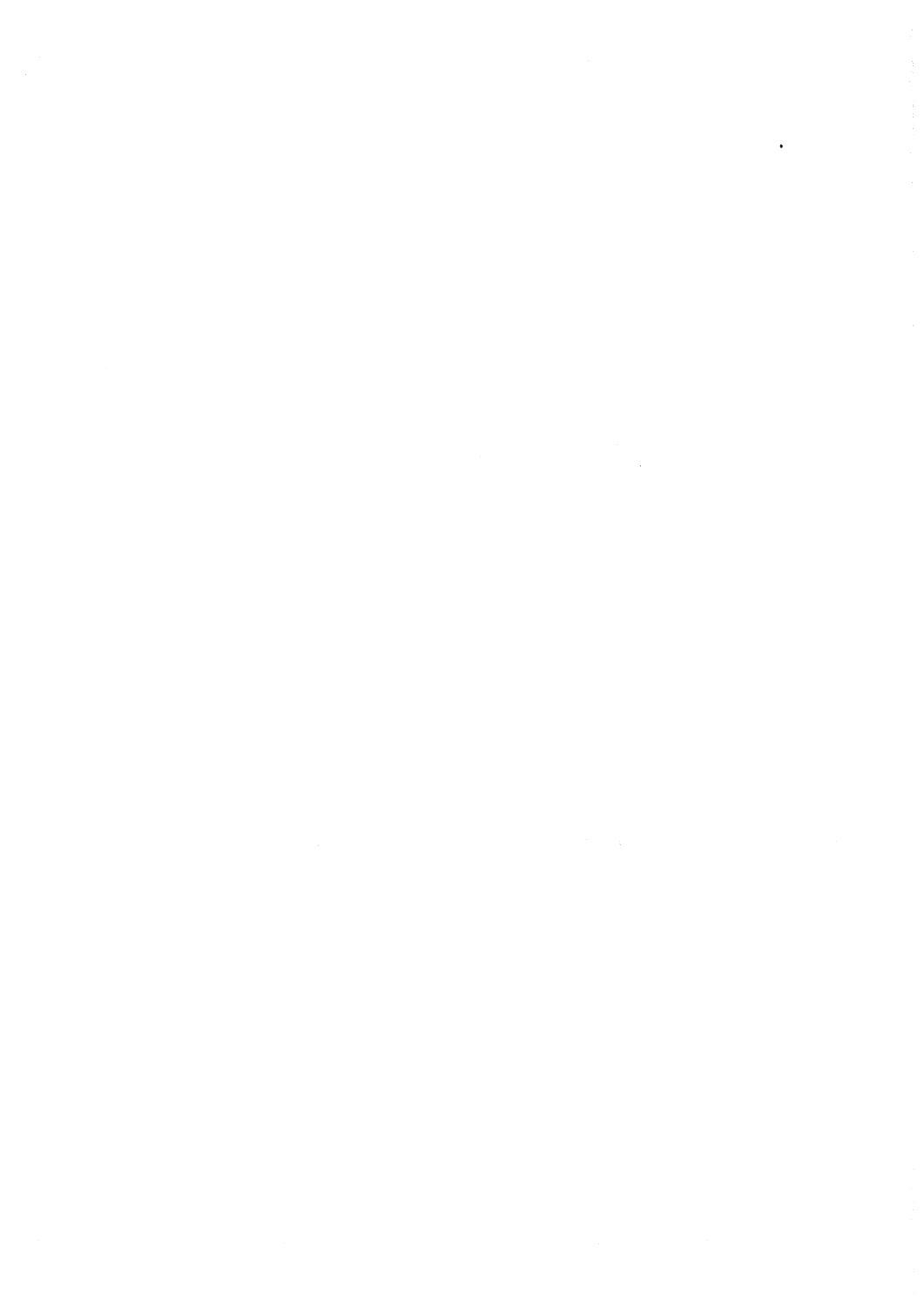# Religion and Film in American Culture: The Birth of a Nation

 $\leftarrow \prod_{i=1}^{n} \sum_{j=1}^{n} \frac{1}{j} \sum_{j=1}^{n} \sum_{j=1}^{n} \frac{1}{j} \sum_{j=1}^{n} \sum_{j=1}^{n} \frac{1}{j} \sum_{j=1}^{n} \sum_{j=1}^{n} \frac{1}{j} \sum_{j=1}^{n} \sum_{j=1}^{n} \frac{1}{j} \sum_{j=1}^{n} \sum_{j=1}^{n} \frac{1}{j} \sum_{j=1}^{n} \sum_{j=1}^{n} \sum_{j=1}^{n} \frac{1}{j} \sum_{j=1}^{n} \sum_{j=1}^{$ 

3692

Krzysztof Jozajtis

A thesis submitted for the degree of

Doctor of Philosophy

University of Stirling

June 2001

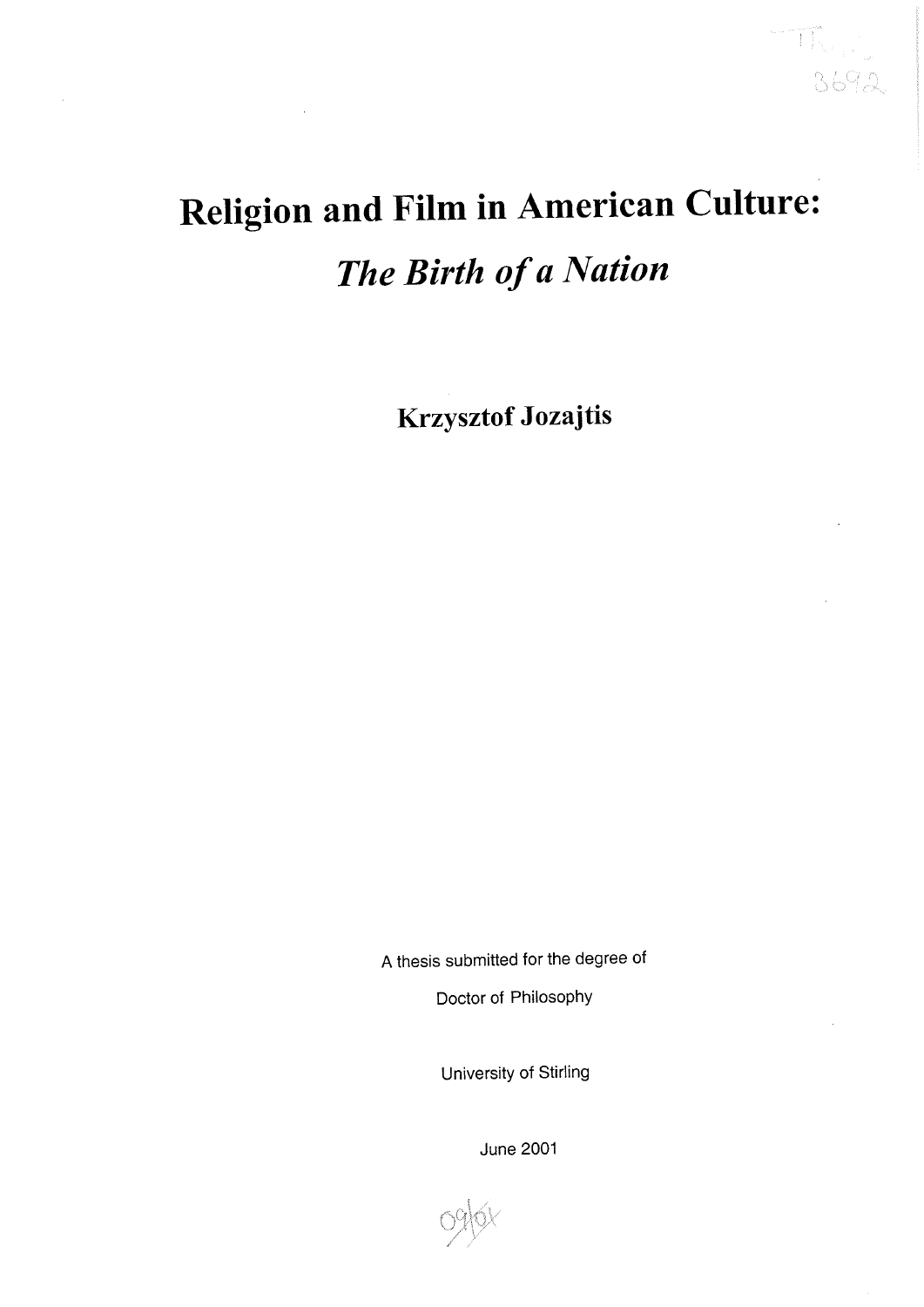Dedicated to the memory of both

my father, Bohdan, the first movie buff I ever knew,

and

my grandmother, Zinaida,

who showed me the power of faith and the meaning of history.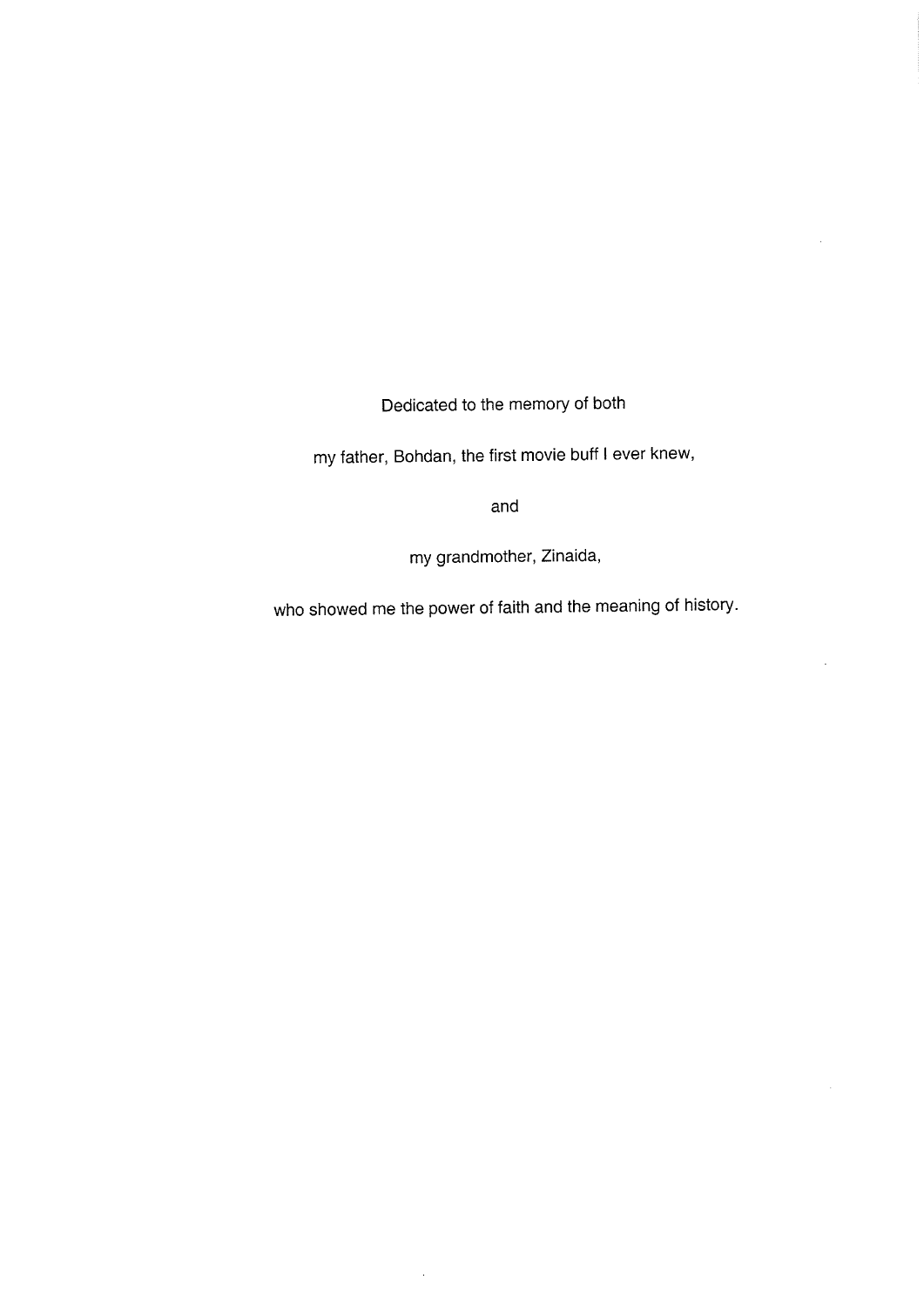# **Contents**

| Abstract                | 1V            |
|-------------------------|---------------|
| <b>Acknowledgements</b> | V             |
| <b>INTRODUCTION</b>     |               |
| Thesis Outline          | $\mathcal{L}$ |

## PART I

# Religion and Film in American Culture: The Scholarly Context

| <b>CHAPTER ONE</b>                                             |    |
|----------------------------------------------------------------|----|
| Researching Religion, Media, and Culture: An Evolving Paradigm | 10 |
| <b>Existing Research into Media and Religion</b>               | 12 |
| Religion as the Blindspot of Media Theory                      | 12 |
| Media Blindness in Religious Studies                           | 14 |
| 'Religion' and the Modern World                                | 16 |
| Researching Media and Religion: Initial Trends                 | 18 |
| Religion, Media, Culture: An Evolving Paradigm of Research     | 20 |
| 'Religion and the Media'                                       | 21 |
| 'Religion and Mass Media'                                      | 22 |
| 'Rethinking Media, Religion, and Culture'                      | 25 |
| 'Selling God': Religion, America, and Commodification          | 37 |
| Recent Developments in the Evolving Paradigm                   | 38 |
| Conclusion                                                     | 43 |

| <b>CHAPTER TWO</b> |
|--------------------|
|--------------------|

| Approaching Religion and Film in American Culture        | 46 |
|----------------------------------------------------------|----|
| <b>Film Studies and Religion</b>                         | 47 |
| The Biblical Epic                                        | 51 |
| Hollywood as 'Melting Pot': Issues of Ethnicity and Race | 55 |
| Catholicism, Censorship, and the American Film Industry  | 60 |
| Religion and the History of American Cinema              | 67 |
| Religion in the History of Early and Silent Cinema       | 69 |
| <b>Religious Film Writing</b>                            | 81 |
| Theology at the Movies                                   | 81 |
| Developments in Religious Film Writing                   | 88 |
| Conclusion                                               | 97 |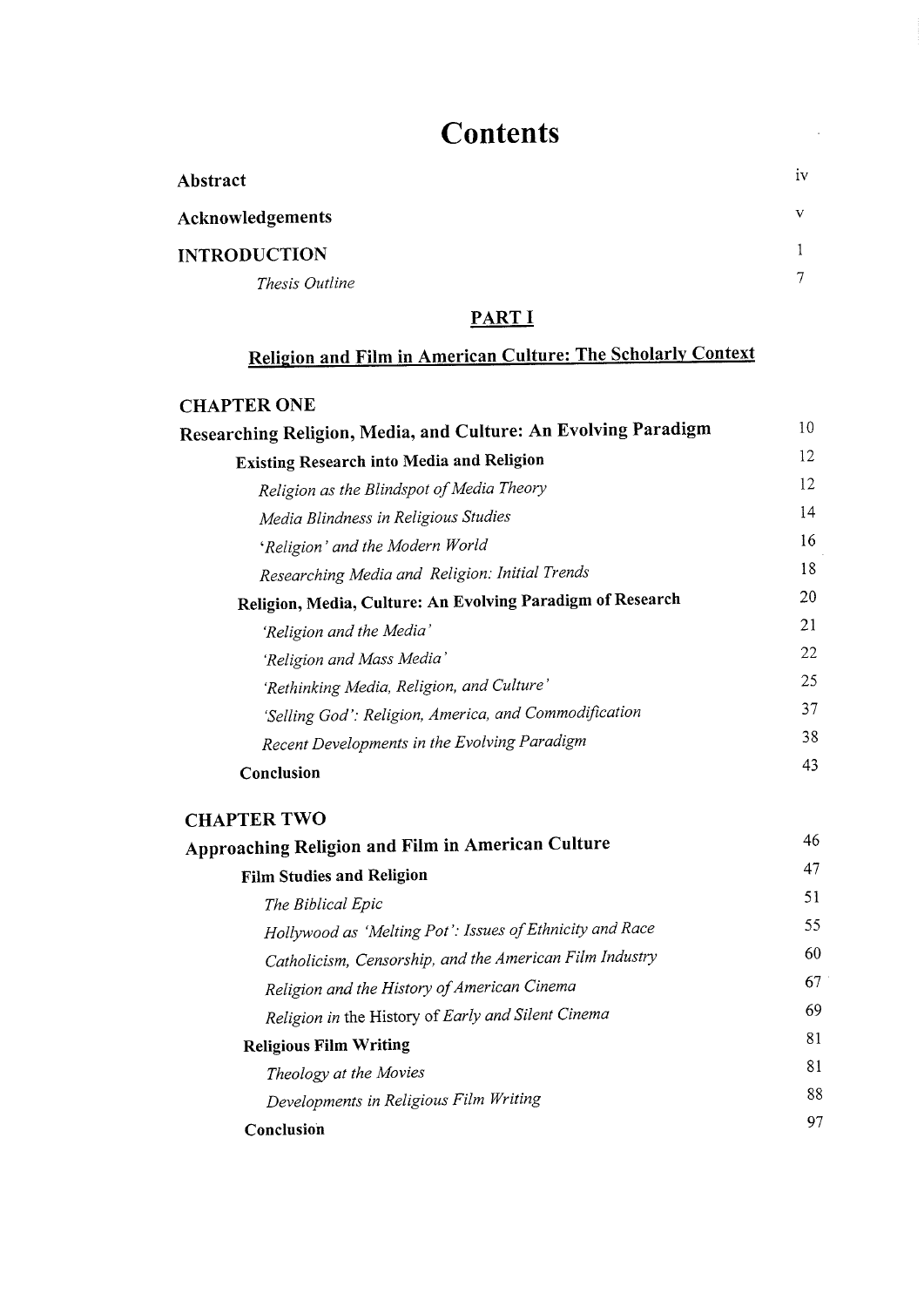### CHAPTER THREE

| America Redemptor: Religion, Culture, and National Identity               | 100 |
|---------------------------------------------------------------------------|-----|
| Religion by Other Means? Culture, Power, and National Identity            | 102 |
| Theorizing National Identity                                              | 102 |
| Culture and Hegemony                                                      | 105 |
| Culture and Modernity                                                     | 109 |
| The Category of Religion                                                  | 113 |
| Religion and Social Theory: Marx, Durkheim, and Weber                     | 115 |
| Religion and Legitimation: 'The Sacred Canopy'                            | 121 |
| Geertz and Asad: 'Religion as a Cultural System'?                         | 123 |
| <b>Religion in America</b>                                                | 130 |
| Tocqueville: Religion as the Base of Civil Society                        | 131 |
| Religion and US National Identity: Bellah and the American Civil Religion | 132 |
| 'Like a City Upon a Hill': The Puritan Legacy                             | 138 |
| Civil Religion and its Discontents                                        | 142 |
| National Identity and Religious Difference                                | 146 |
| Conclusion                                                                | 150 |

 $\bar{\beta}$ 

## PART II

# Religion and Film in American Culture: The Birth of a Nation

| <b>CHAPTER FOUR</b>                                         |     |
|-------------------------------------------------------------|-----|
| 'An Uneasy Presence': Revisiting The Birth of a Nation      | 153 |
| 'Like Writing History with Lightning':                      |     |
| A Beginner's Guide to The Birth of a Nation                 | 156 |
| 'The Birth of a Nation': A Brief Description                | 158 |
| 'The Birth of a Nation' as Cultural Event                   | 161 |
| Assessing the Political Impact of 'The Birth of a Nation'   | 166 |
| Critical Perspectives on The Birth of a Nation              | 171 |
| A Racist Masterpiece?                                       | 174 |
| Racist Content, Racist Form?                                | 180 |
| Literary and Cultural Influences                            | 190 |
| The Dark Soul of White America                              | 194 |
| Blinded by the Light?                                       | 200 |
| Conclusion: The Birth of a Nation and the Evolving Paradigm | 203 |

 $\ddot{\phantom{a}}$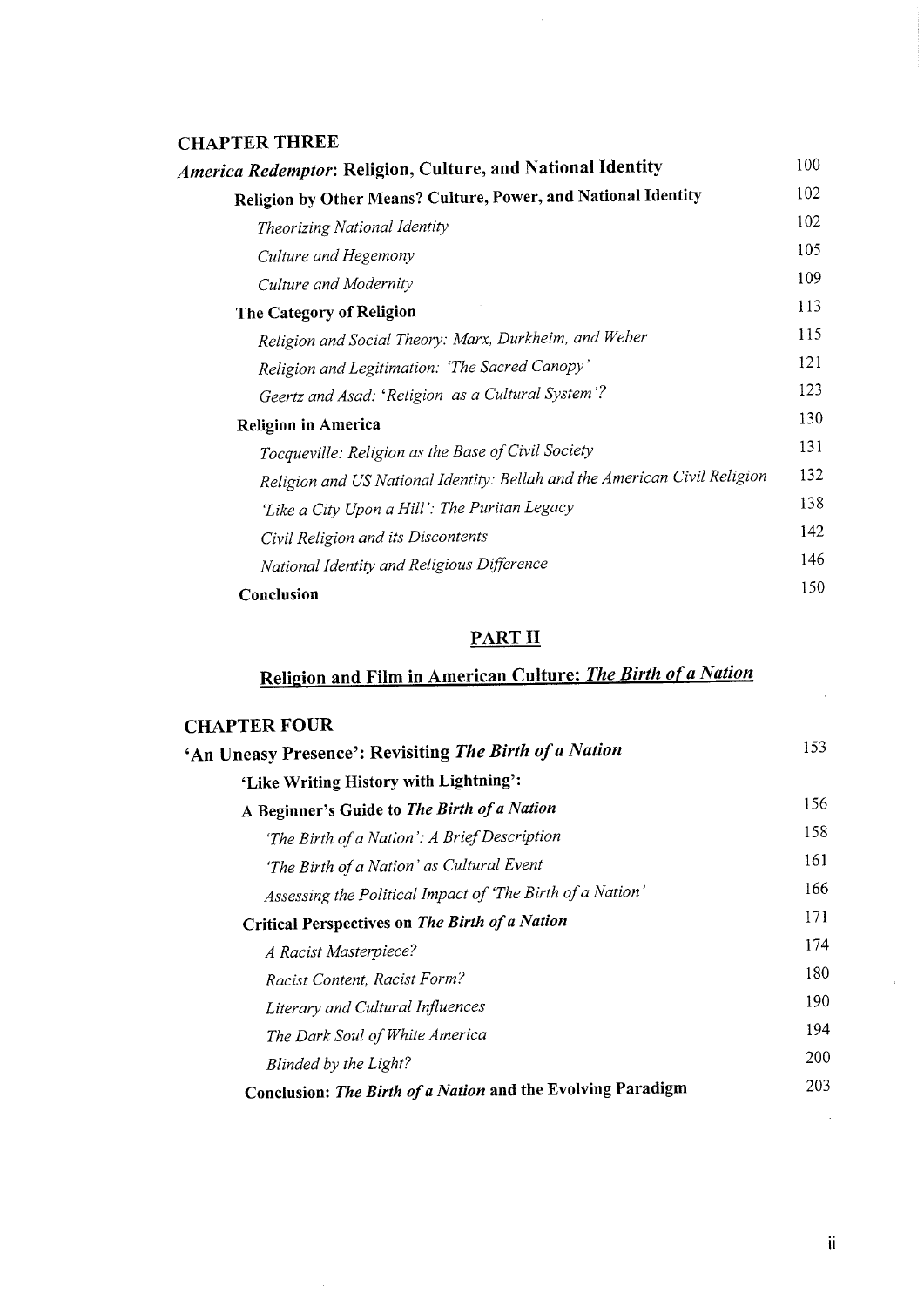### CHAPTER FIVE

| <i>The Birth of a Nation</i> : An Event in American Religious History       | 206 |
|-----------------------------------------------------------------------------|-----|
| <b>Modernization, Morals, and Motion Pictures:</b>                          |     |
| Progressive America and the Growth of Cinema                                | 208 |
| American Protestantism in Crisis                                            | 209 |
| The Quest for Order: 'Disestablishment', Revival, and the Progressive Babel | 214 |
| Progressivism as Accommodation to Change                                    | 217 |
| 'Democracy's Theater': Progressive America and the Movies                   | 220 |
| Pictures, Profits, and Social Change                                        | 221 |
| The 'Nickel Madness'                                                        | 224 |
| Cinema, Class, and Culture: The Struggle for Respectability                 | 225 |
| <b>Uplifting the Movies</b>                                                 | 232 |
| The American Cinema: An Alternative Public Sphere?                          | 234 |
| Redeeming the Movies: Griffith and the Lost Cause                           | 237 |
| D.W. Griffith: Methodism, Modernity, and the Movies                         | 238 |
| Redeeming the South                                                         | 246 |
| The Lost Cause: A Southern Civil Religion                                   | 249 |
| Blood Sacrifice: The Birth of a Nation and American Civil Religion          | 258 |
| Race in Progressive America                                                 | 259 |
| Violence and the Sacred                                                     | 261 |
| Violence, Rape, and Civil Religion                                          | 263 |
| Violence, Sacrifice, and Civil Religion in The Birth of a Nation            | 266 |
| Conclusion: Rethinking The Birth of a Nation                                | 274 |
| <b>CONCLUSION</b>                                                           | 278 |
| <b>Suggestions for Future Research</b>                                      | 280 |
| Bibliography                                                                | 282 |
| Filmography                                                                 | 308 |
| Appendix - The Birth of a Nation: A Thin Description                        | 309 |

 $\mathcal{A}^{\mathcal{A}}$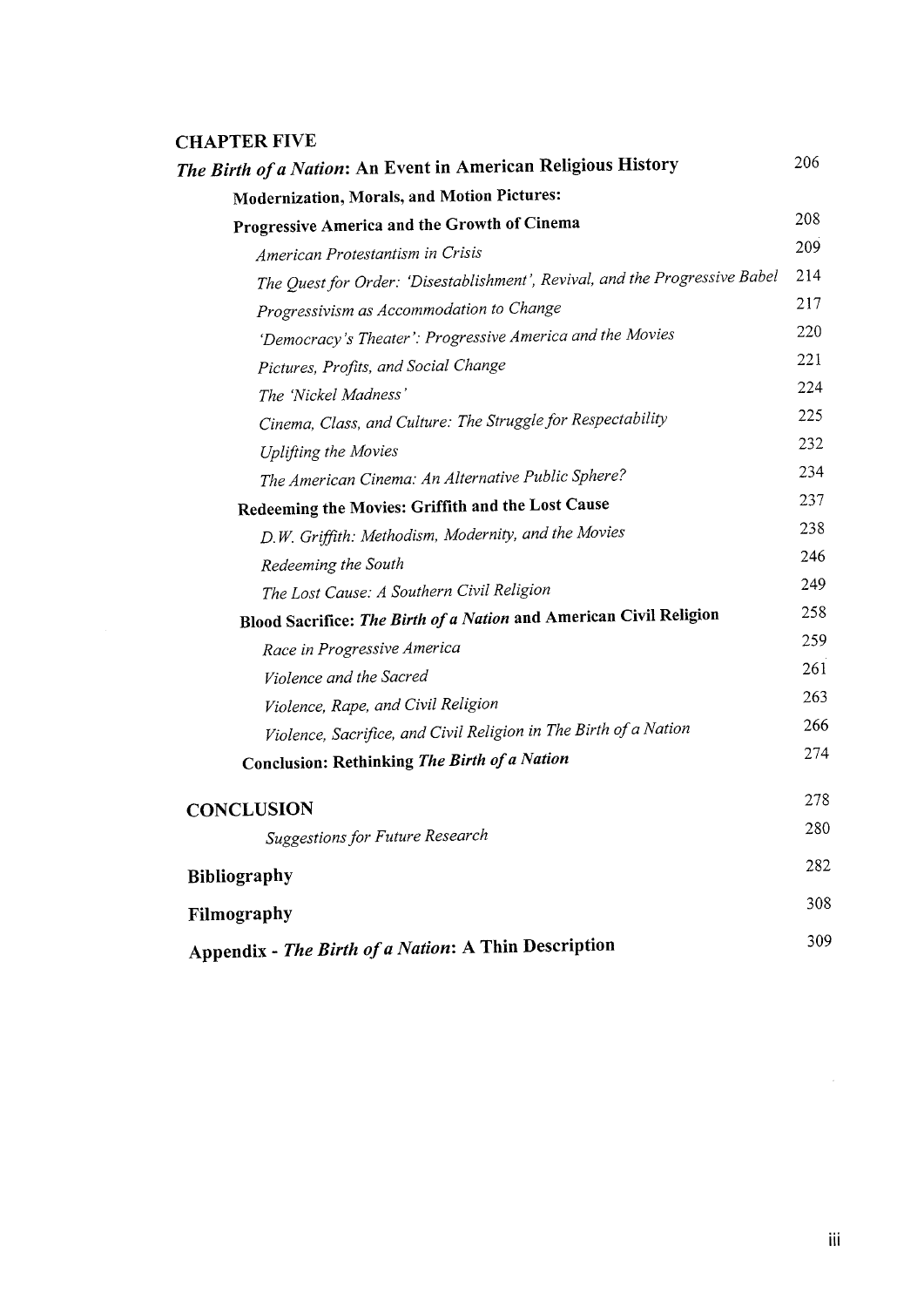## Abstract

This research addresses an emerging scholarship examining relations between media, religion, and culture in contemporary society. Whilst it acknowledges the value of this growing body of work, the study is based on a recognition that an overwhelming concern with the contemporary scene has resulted in a neglect of the history responsible for the conditions of the present. Given the prominence of America as both a source and an object of this scholarship, moreover, the particular national context in which the institutions and practices of the US media have developed has been taken for granted somewhat. Oriented towards these perceived lacunae, this thesis examines the interaction between religion and film as an influence upon the development of American culture in the twentieth-century.

The dissertation is divided into two main parts. The first of these is devoted to an extended discussion of the scholarly background to the research, and argues that the historical dimension of the interrelationship between religion and film in America is worthy of more attention than it has hitherto received. In particular, it stresses the fundamental importance of religion within the discourse of national identity in the United States, and posits the notion of a non-denominational American civil religion as a useful theoretical tool with which to examine Hollywood as a distinctively 'American' form of cinema.

Part Two develops this position through a case study of The Birth of a Nation, directed by D.W. Griffith, and one of the most famous films of all time. Discussing the picture as a response to a crisis in American Protestantism, the study argues that the race controversy prompted by its Southern viewpoint was, to some extent, a function of Griffith's ambitions to revive the traditional religious bases of U.S. national identity via the medium of film. Furthermore, it suggests that the impact of Birth helped enact a broader transformation of American culture, wherein the cinema became instrumental in sustaining the belief that the United States was a nation uniquely favoured by Providence.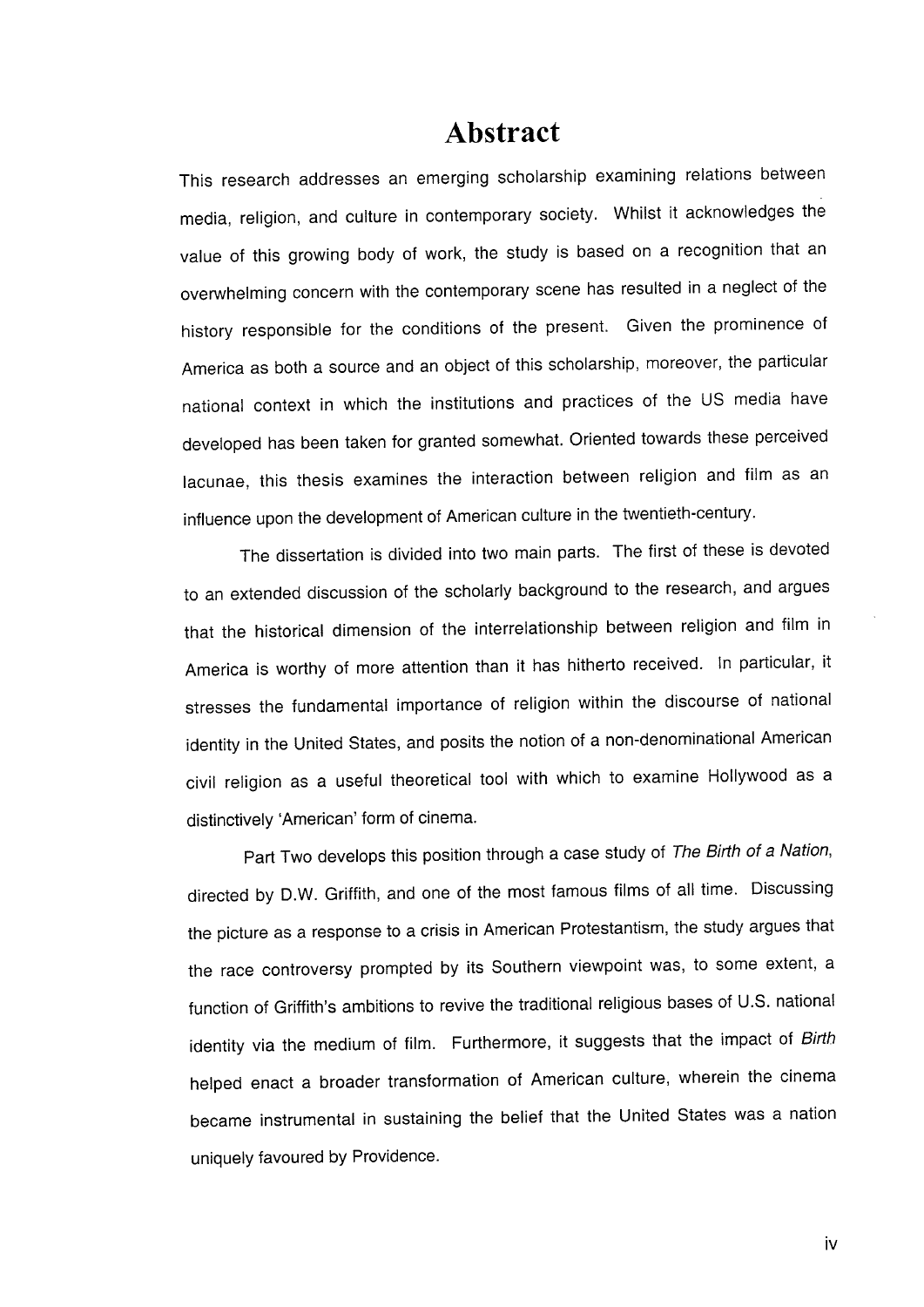# Acknowledgements

Prior to its submission here, some of the research for this study has already begun to appear elsewhere. The origins of Chapter One can be found in book reviews for the Scottish Journal of Religious Studies (Spring 1997) and Media, Culture, and Society (July 1998), whilst elements of Part ii, and Chapter Five in particular, have been previously used as the basis for a number of conference papers. One of these has been revised for a forthcoming article in Culture and Religion.

This dissertation is, in truth, a little overdue, and apologies are due to all family, friends, and colleagues affected by my profligacy in this regard. Because the fact that it even came close to completion is due in large measure to the encouragement, advice and support I have received from them and others, I welcome the opportunity to express my humble thanks.

While the fateful decision to further my undergraduate interests and begin a research degree was mine, i was encouraged to do so by a number of people at the University of Stirling, several of whom gave fine advice on drafting my initial proposals, most notably, Nancy Morris, John Izod, and Brian McNair, all then in the Department of Film and Media Studies, along with Richard King and the Reverend Mary Maaga, now both departed from the Department of Religious Studies. The practical support i have received from the staff of the School of Arts office began at this early stage also.

It would have been impossible to pursue my research, however, without the generous full-time financial support, over four years, of the Humanities Research Board of the British Academy. Receipt of funds from such a prestigious source was not only a material benefit but gave me confidence in my own potential as a scholar.

As one might expect, major thanks are also due my two supervisors, Mike Cormack from Film and Media Studies, and Keith Whitelam from Religious Studies, who have remained unstinting in their support, often with no good reason. I have gained much from their thoughtful responses to my work and constructive suggestions as to its further development. But while their advice has been important,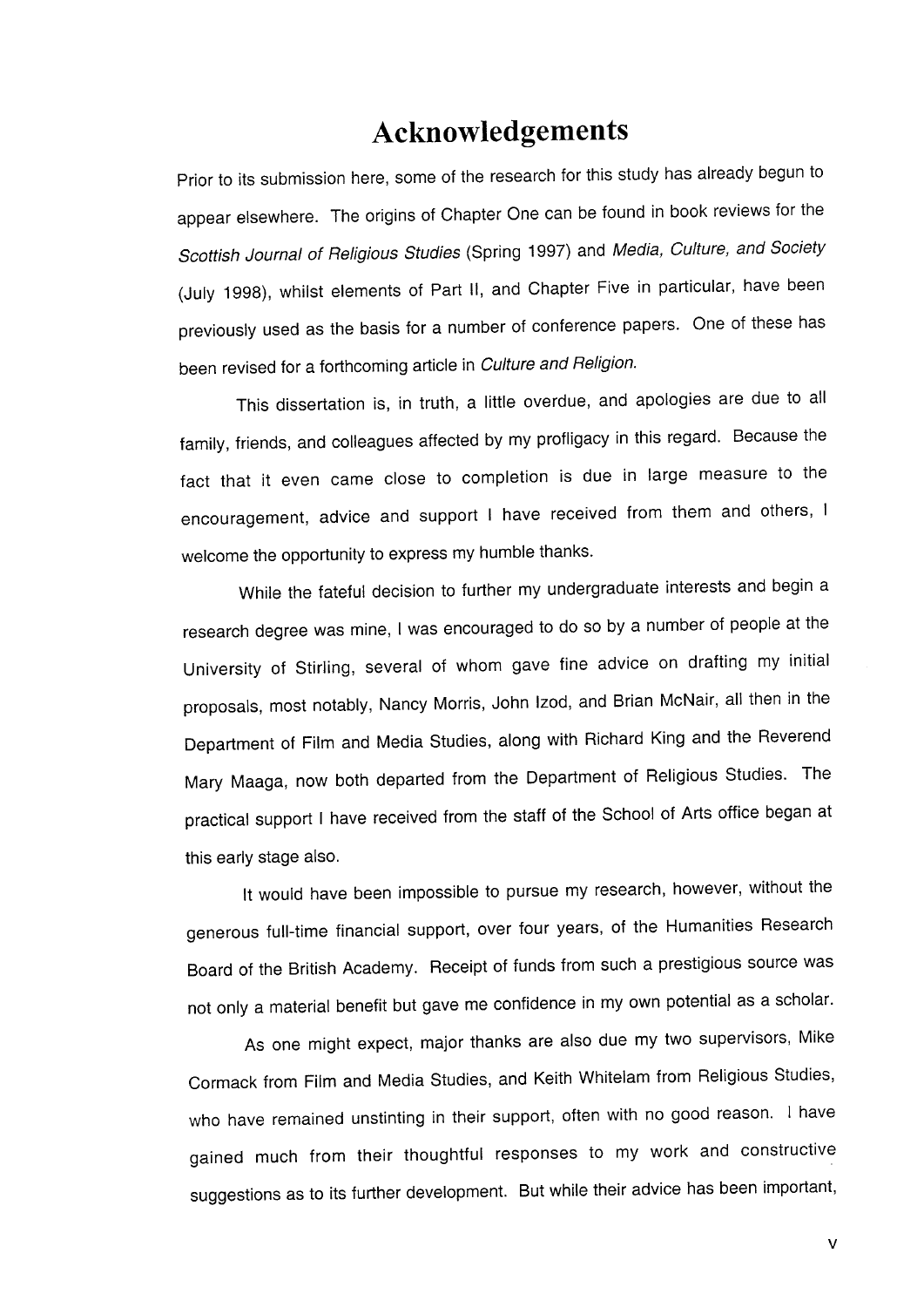their patience has been truly remarkable. Particular thanks are due to Keith for continuing his supervision despite a move to Sheffield last year. At the same time, I appreciate that this has meant Mike bearing the brunt of the administrative duties, not to mention regular student crises, which attend the latter stages of such a project. I have also benefitted from the efficiency of staff working in the respective departmental offices and the university library. Similarly invaluable help with regard to computing has come from Oron Yoffe and Marilyn Scott.

Studying at a relatively intimate institution such as Stirling has also given me the chance to discuss my work with members of the academic staff on a less formal basis. Both departments have proved supportive and stimulating environments in which to work in this respect, with Philip Schlesinger, Mary Keller, Jeremy Carrette, Raymond Boyle, and Malory Nye all warranting a special mention. However, particularly thanks go to Colin Nicolson from the Department of History, whose generosity in terms of time, advice, and reading materials has helped broaden my understanding of American history and culture considerably. I would also like to thank my fellow postgraduate students for lightening the load over the past few years, especially Matthew Hibberd, Kathryn-Jane Hazel, Jacqui L'Etang, Wil Dinan, as well as Nicki Page, Rita Torrao-Lago, Julie Kelso, the Reverend Arnold Temple, and all others with whom I was pleased to work on the good ship D21.

The real work, though, has been done by my family. Love and thanks go to my mother Veronica, for her efforts during my enforced stay in High Wycombe. However, it is here in Stirling that the real sacrifices have been made. My stepdaughters Abbé and Prue have both coped admirably with the strain of living with a perennially distracted man around the place, not least since the somewhat unexpected arrival of their two rather boisterous brothers, Michael and Vincent. Despite all four of them growing more beautiful by the day, it has been hard to fulfil my parental duties whilst completing my research. Because of this my biggest debt of gratitude is to my partner Donna, not just for her love and patience, but also for giving up so much and working so hard to bring me the gift of time.

vi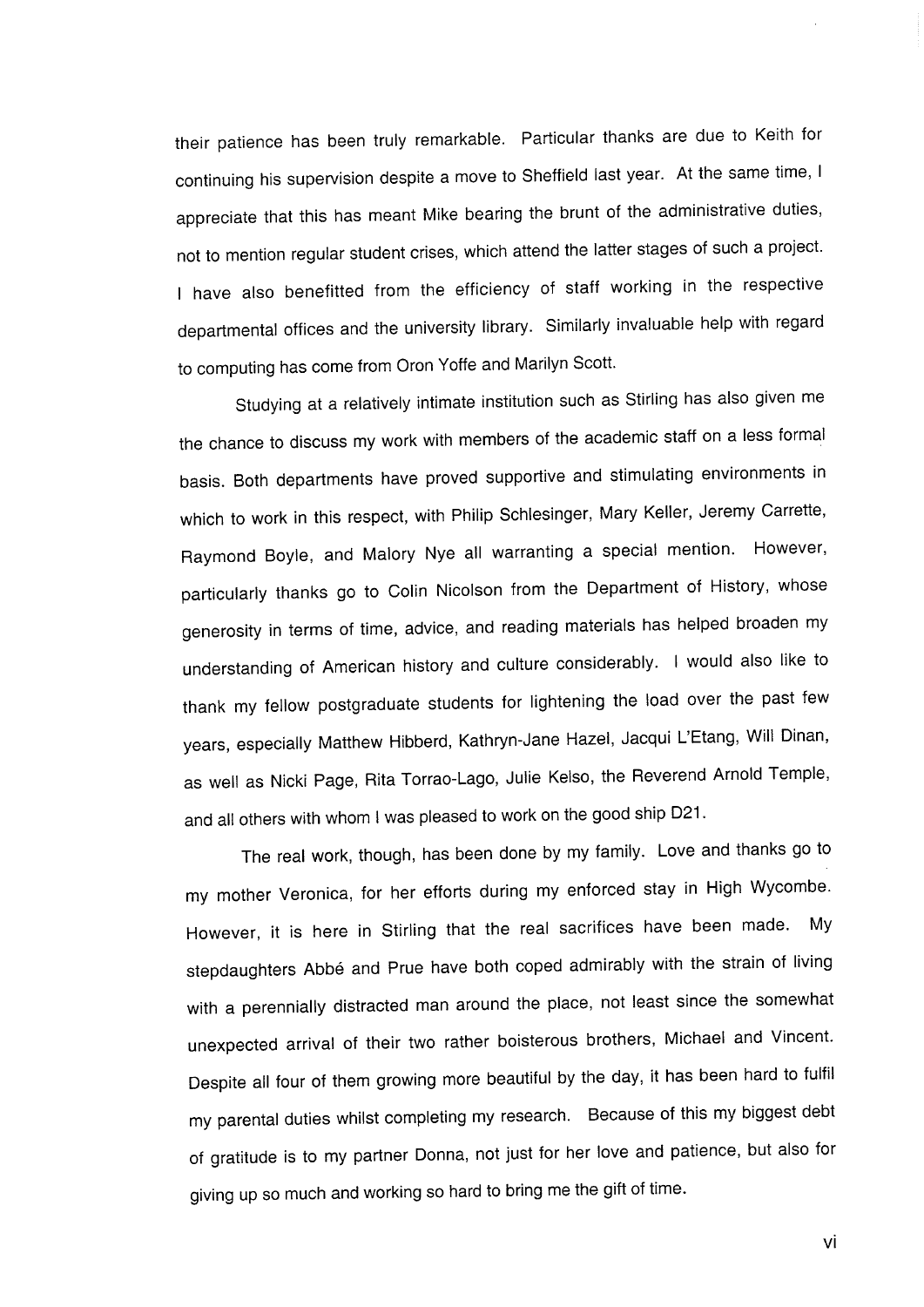# INTRODUCTION

The Hollywood film now rules the entertainment culture of our planet, and seems well on the way to becoming a universal secular religion, the first to offer its devotees anything they want and ask for nothing in return, other than the admission price of their tickets. Night after night, its congregations gather in their neighbourhood cinepiexes, eager to worship the harsh gods of violence, sensation and spectacle.

(Ballard, 1998: 14)

To borrow a phrase used by Keith Whitelam (1996: 2), this study 'is an attempt to articulate an idea': that there exists a symbiosis between American religion and American fim. Arising out of interests developed at undergraduate level as to the nature of relations between religion and the modern mass media, it began as an effort to understand the religious aspects of American cinema. In general, and despite the manifest and widespread mobilization of religious ideas, imagery, motifs, and stories across the whole spectrum of American commercial film production, by directors as famous and influential as, for example, D.W. Griffith, Cecil B. DeMille, John Ford, King Vidor, Michael Curtiz, Frank Capra, Alfred Hitchcock, Francis Ford Coppola, and Martin Scorsese, scholars of film have been peculiarly disinterested in pursuing the 'religious' dimension as a line of enquiry, especially as it might relate to the broader social context. Nor was there much evidence of curiosity from students of religion with regard to the impact upon their field of interest of the most important and influential medium of the first half of the twentieth century. A desire to address the perceived neglect of what seemed to be a self-evidently important strand of meaning within American movies provided the initial impetus and motivation for the study presented below.

As work progressed, however, it became increasingly clear that the visibility of the religious in American fims was but one consequence of the widespread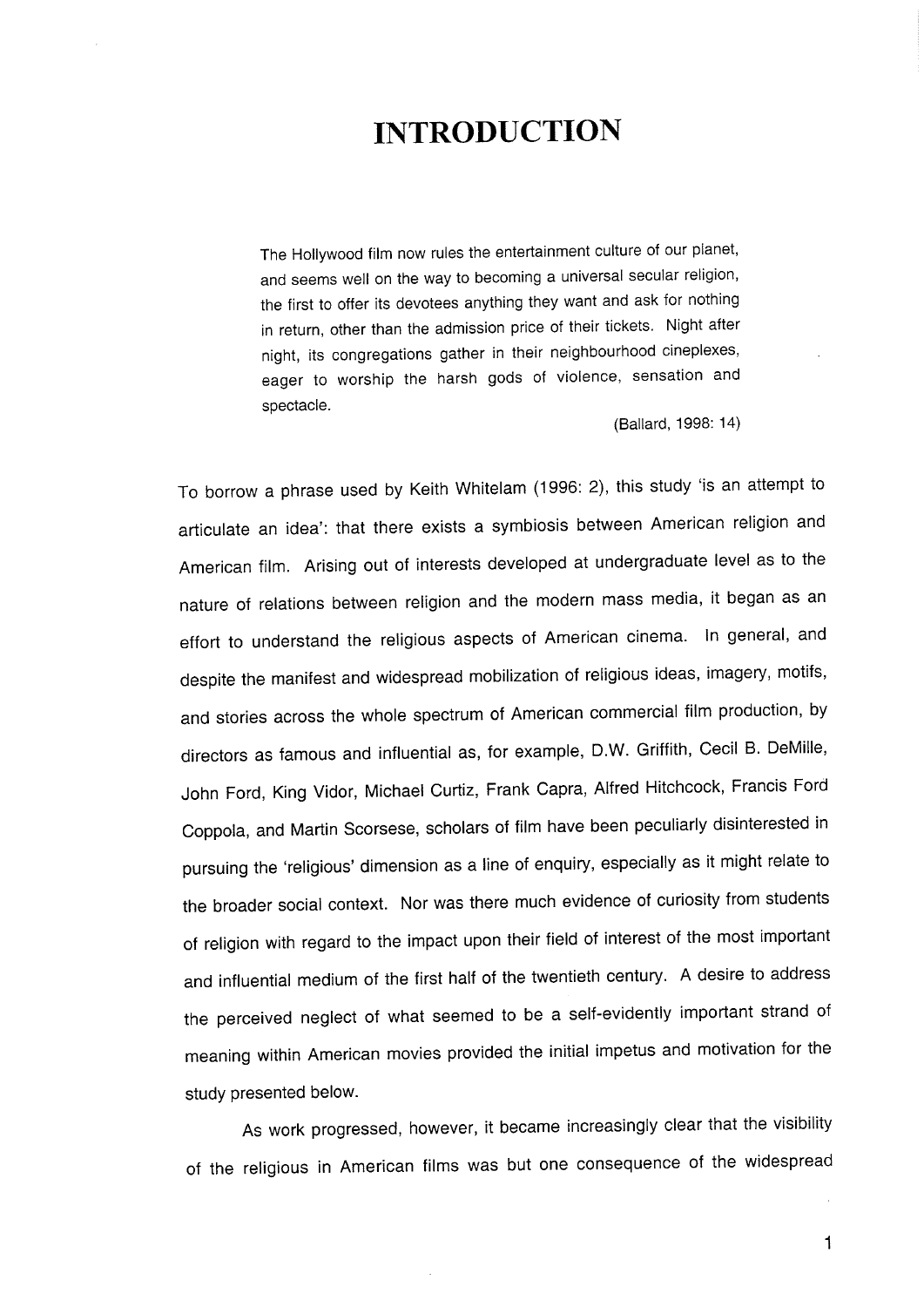significance of religion as both a symbolic and practical resource within the broad cultural processes of US national life. Writing in 1835, Alexis de Tocqueville (1966: 269) observed that in spite of the formal constitutional separation of religion and the American state, 'religion...should...be considered as the first of their political institutions.' Religion, he argued, was fundamental to the life of the national community. The United States may have changed somewhat over the last one hundred and sixty six years, but the Tocquevillean perspective has remained a relevant and influential one. Moreover, a persistent religious presence has been one of the distinctive hallmarks of the modern mass media as they have developed in America. So much so in fact, that it leads one to suggest that the establishment and development of the America nation as an 'imagined community' (Anderson, 1991) has, in its particulars, been profoundly influenced by the relationship between religion and the media. In continuing to pursue American film as an object of study, therefore, the research presented herein begins to explore the nature and extent of that influence upon the national community.

Originally, the project was to have taken the form of an historical survey which would have examined religious themes in a range of films from the silent era to the present day. Such a broad conception proved to be unmanageable; not least, because there was no pre-existing theoretical framework from which one might move to examine relations between religion, film and the national culture. This state of affairs prompted a reorientation of the research, away from the fims themselves towards an exploration of theories and methods which might lend themselves to the study of religion and film in American culture. The idea was to indicate the potential value of this hitherto neglected area to other researchers, and suggest ways of going about such work. Nevertheless, the interdisciplinary (and interdepartmental) character of the project posed an even more fundamental problem which needed to be addressed if the study was to develop in a coherent way: who, exactly, was the intended audience for the research? Was this to be a discussion of fim for scholars of religion who, like most people, were likely to have an interest, albeit non-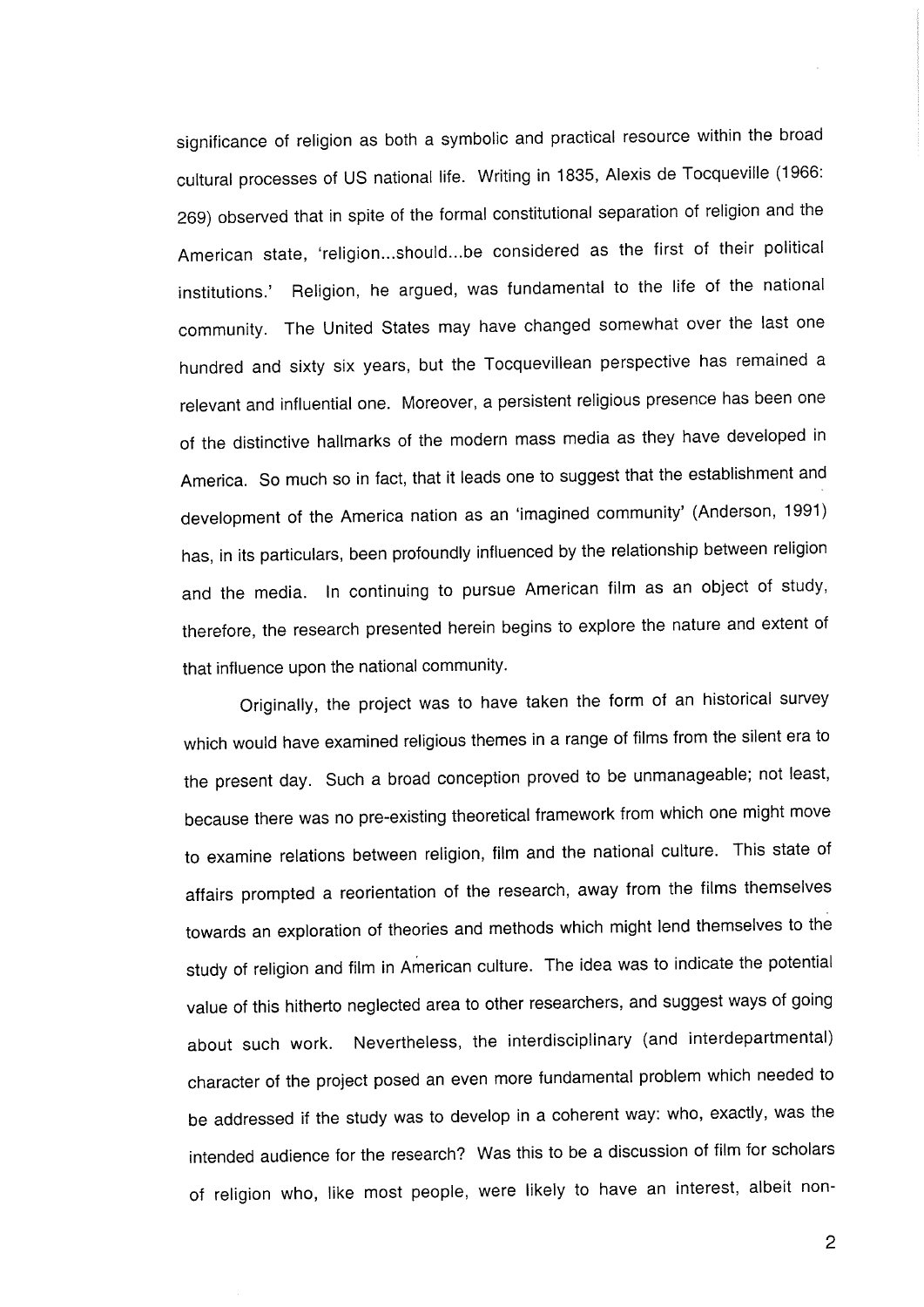academic, in movies? Or was it an attempt, possibly futile, to remind media scholars of a set of cultural activities and resources they had, in the main, learnt to ignore? For a researcher, the question of to whom their work is being addressed is an important one as it determines not only the aims and objectives of one's work but also the kind of arguments which might develop out of it.

Thankfully, any confusion regarding the intended audience for this study began to dissolve with the discovery of an emergent interdisciplinary scholarship similarly interested in relations between media, religion and culture. As Chapter One elaborates in more detail, this work has begun to move beyond bipolar conceptions of religion and culture, media and culture, and/or media and religion, to suggest instead that 'media, religion, and culture should be thought of as an interrelated web within society' (Hoover and Lundby, 1996: 3). Challenging the assumption that secularization represents the inevitable death of religion, this broad triangulation of theory and research offers rich possibilities for those seeking a greater and more sophisticated understanding of the cultural dynamics at play in contemporary society. As one might expect, moreover, much of this work focuses upon the United States. The process of 'rethinking' relations between media, religion, and culture cannot help but be informed by a recognition of America's current global hegemony in matters of politics, economics, and culture (Hoover, 1996). At this still early stage of development, however, the overwhelming concern with the contemporary scene, whilst understandable, has resulted in a neglect of the history behind the conditions of the present. Indeed, despite the prominence of the American example, the particular national context in which the institutions and practices of the US media developed, as well as the theoretical issues raised by questions of national identity, have all been taken for granted somewhat. Reflecting these twin lacunae, the development of motion pictures in America, both as an industry and a cultural institution, has received scant attention from within the 'evolving paradigm' (Hoover, 1996) of work 'at the intersection of media, culture, and religion' (Clark and Hoover, 1996). This study addresses that gap.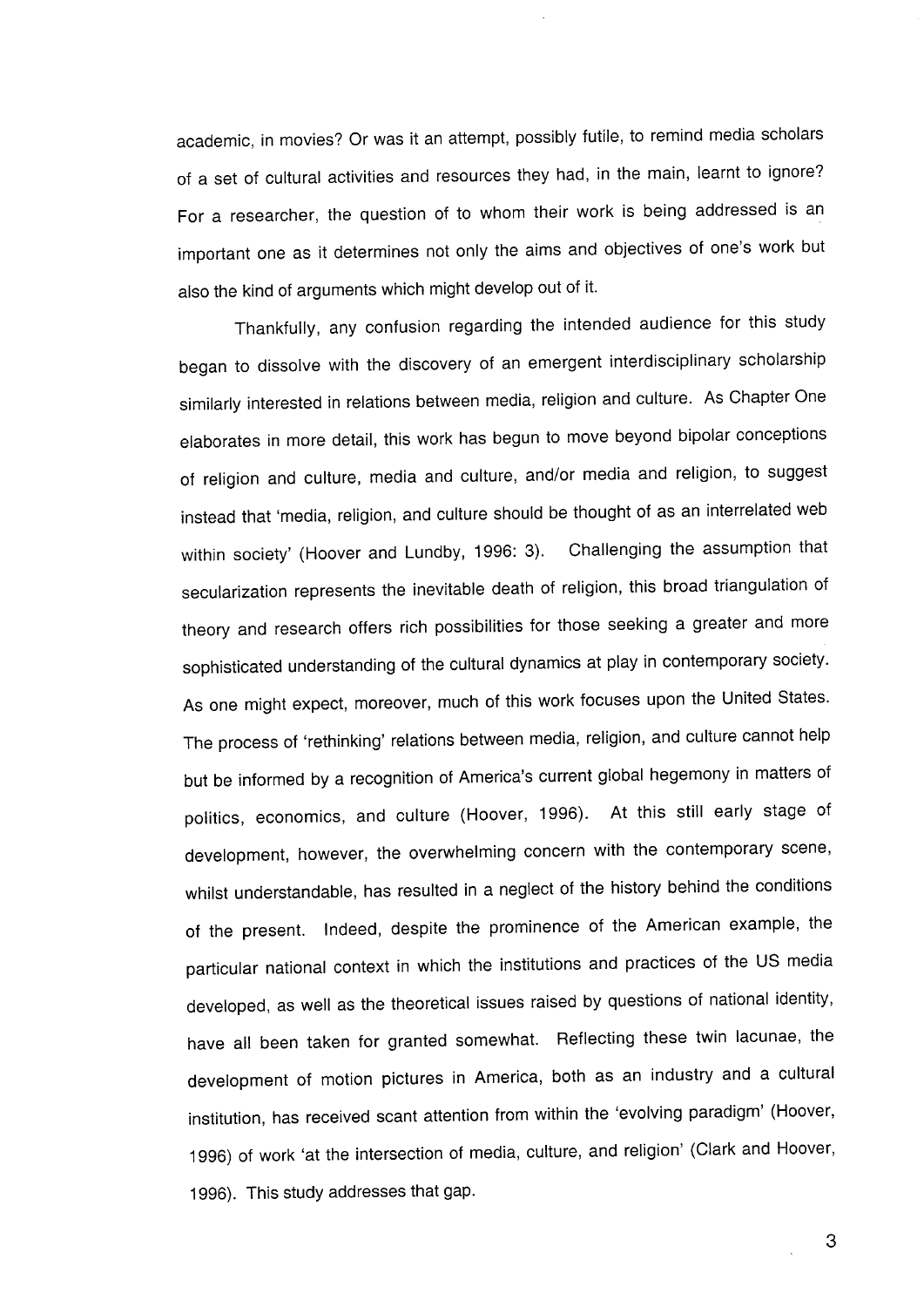The upshot of the considerations outlined above is a thesis organized around a critical, interpretive, historical, sociological, and cultural, case study of D.W. Griffith's epochal motion picture, The Birth of a Nation. Released for the first time in 1915, The Birth of a Nation is probably the single most important, influential, and widely discussed movie ever made. Exerting an influence and fascination extending into the present, and still screened to this day, the film remains one of the great landmarks of world cinema. Crucially though, it was also the first American motion picture to have a genuinely national impact; something, the study argues, which the film itself prefigured in explicitly religious terms. An enquiry as to the nature of the film's appeal to national sentiment and notions of 'Americanness' provides the focus for this research. That is not to say, however, that this thesis is about Griffith's picture or even the extensive literature engendered by that movie's release eighty-six years ago. Rather, The Birth of a Nation's legacy as a multi-faceted but selfevidently important 'event' in the cultural history of the United States, 'the incontestable keystone movie in the history of American cinema' as Phillip French has described it (quoted in Robinson, 1993), suggests it to be an obvious point of departure for research seeking to explore the history of the complex relations between media, religion, and culture in America.

Although the intended audience for this research is, in the first instance at least, the emerging scholarship into media, religion, and culture, the project cannot help but address concerns which will be familiar to students of American cinema. This constituency has hitherto displayed little interest in the relationship between religion and the movies. To them, the salience of The Birth of a Nation might appear to make Griffth's picture a less than inspiring choice around which to organize a doctoral thesis. Much, too much perhaps, has been written about Birth in the last eighty-six years. The emergence at some time in the future of any major new factual information about the film is unlikely, and there is little discussion of the film itself within this study which is not based upon existing critical and historical writing about it. Nevertheless, the movie's importance, both as a cultural event and an object of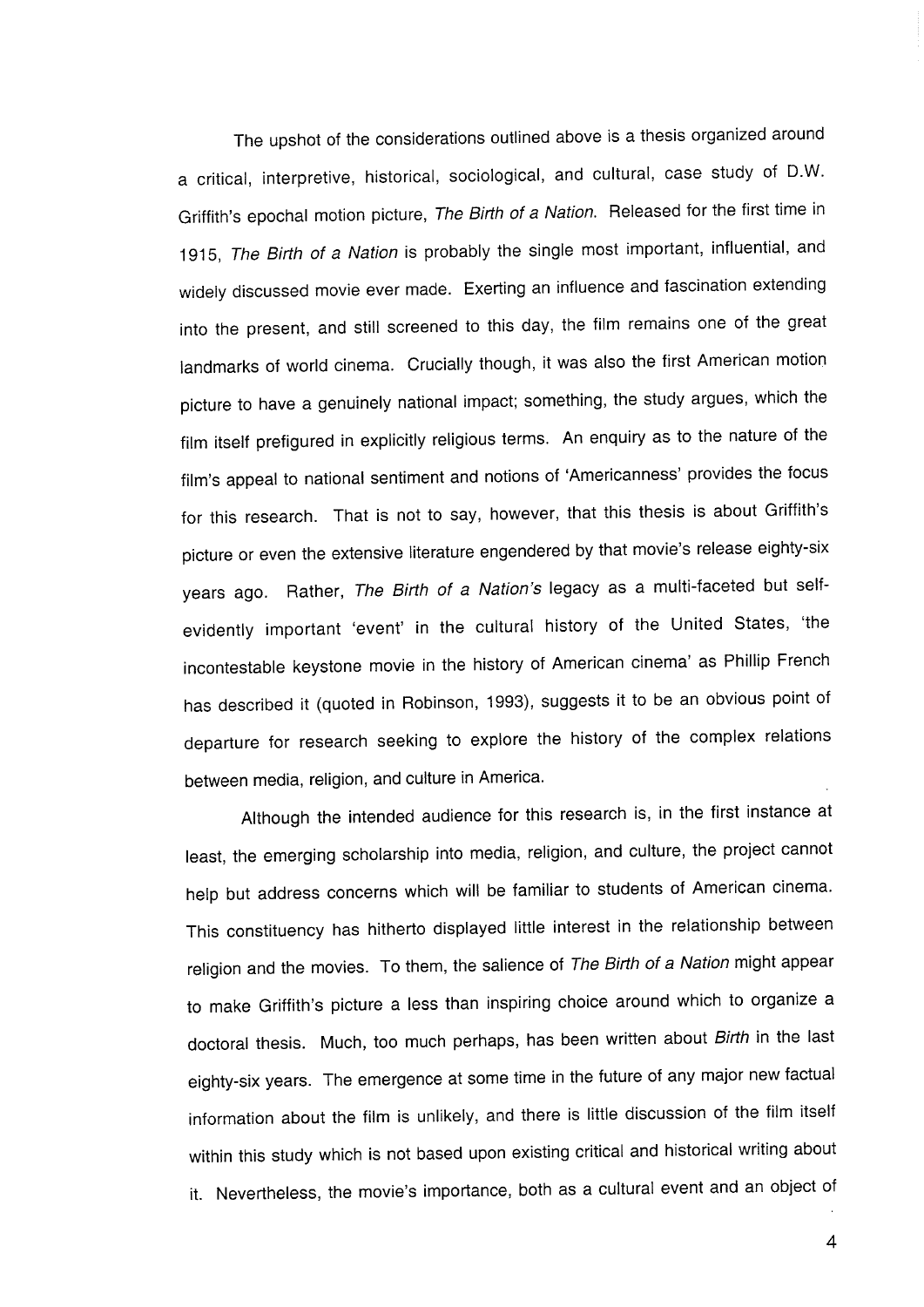critical debate, makes it a logical choice for this project given the overall aims of the research.

In broad theoretical and methodological terms, then, this study aims to move beyond existing understandings of The Birth of a Nation by reconsidering that truly remarkable motion picture, from a vantage based in the evolving paradigm of scholarship rethinking media, religion, and culture. Indeed, it is a basic contention of this thesis that our understanding of the movies and their significance within (and beyond) the culture of the United States would be substantially enriched by a serious discussion of religion in the life of the nation. The extensive literature on American religion, a wide-ranging body of work predicated on the recognition of how important religion has been in shaping the attitudes and actions of Americans throughout their history, is all but unread within film studies. Hence, the key difference between the case study around which this thesis is organized and previous work on The Birth of a Nation is that, here, religion is taken seriously; as something integral to notions of American national identity and the narratives of chosenness, righteousness, transformation, and redemptive violence around which Hollywood came to represent 'the land of the free and the home of the brave'.

Previous writing on the picture has tended to revolve around two main issues. The first is Birth's status as a landmark in the history of the medium. Whilst not really an example of what has become known as the classical Hollywood cinema (e.g. Bordwell et al, 1985), Griffith's movie was an important precursor of what was to come. Crystallizing many of the developments which had taken place within the American film industry in the previous years, the success of The Birth of a Nation helped lay foundations for the emergence of one of the most powerful cultural institutions of the twentieth century. The other main point of debate, is the picture's racism. Representing African-Americans in a derogatory and inflammatory way, the film spawned a fierce debate which continues to this day. In recent decades, scholars have come to treat these two issues as rather more closely connected than was previously thought. This study follows that trend. However, it seeks to do this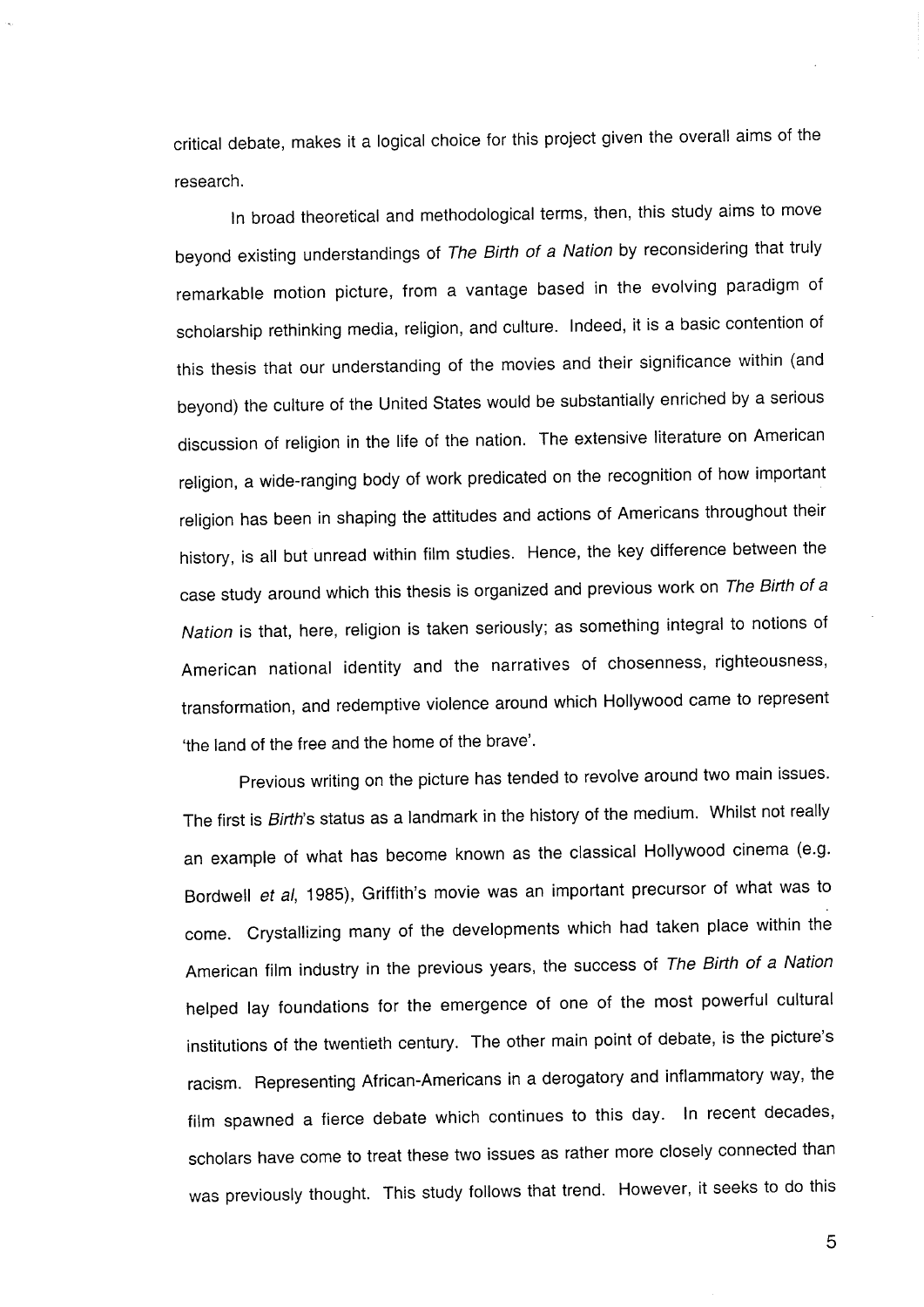by relating such issues to the broader processes associated with modernization, and the concomitant transformation of American religion.

During the late nineteenth and early twentieth centuries, immigration, industrialization, urbanization, and the rising intellectual authority of the scientific worldview undermined the cultural hegemony hitherto enjoyed by American Protestantism. One of the key aims of this study is to relate The Birth of a Nation, and, by extension, the development of the US film industry, to this religious crisis. Within film studies, the particular national context of the American cinema, whilst not ignored, has in many accounts been overshadowed by the portrayal of Hollywood as a 'global' phenomenon. Moreover, scholars of American film have, in the main, predicated their work upon an implicit assumption of secularization. But for a few instances, the question of religion has simply not figured in their deliberations. Yet, as the politically significant resurgence of conservative Protestantism in post-Vietnam America demonstrates, religion as a social force within national life may have changed but it never really went away. This recognition undergirds the thesis presented below. Furthermore, as global a phenomenon as Hollywood rapidly became, the considerations, largely commercial, which have shaped the American film industry have always been firmly rooted in the national context.

The issue of nationhood suggests another potential audience for this research; scholars of American religion. As has already been mentioned, much has been written with regard to religion in America and its significance within the life of the nation. Despite the constitutional separation of church and state, and its position as the most modern and powerful nation on Earth, America is still characterized by a popular religiosity of considerable variety and vitality. For all the economic benefits deriving from the application of a scientific worldview, and a political tradition based in Enlightenment rationalism, many of the distinctive features of American culture continue to be shaped by a widespread belief in the supernatural and active expressions of faith. This apparent paradox is one of the key issues in the study of American religion. Yet although this has prompted a substantial discussion of US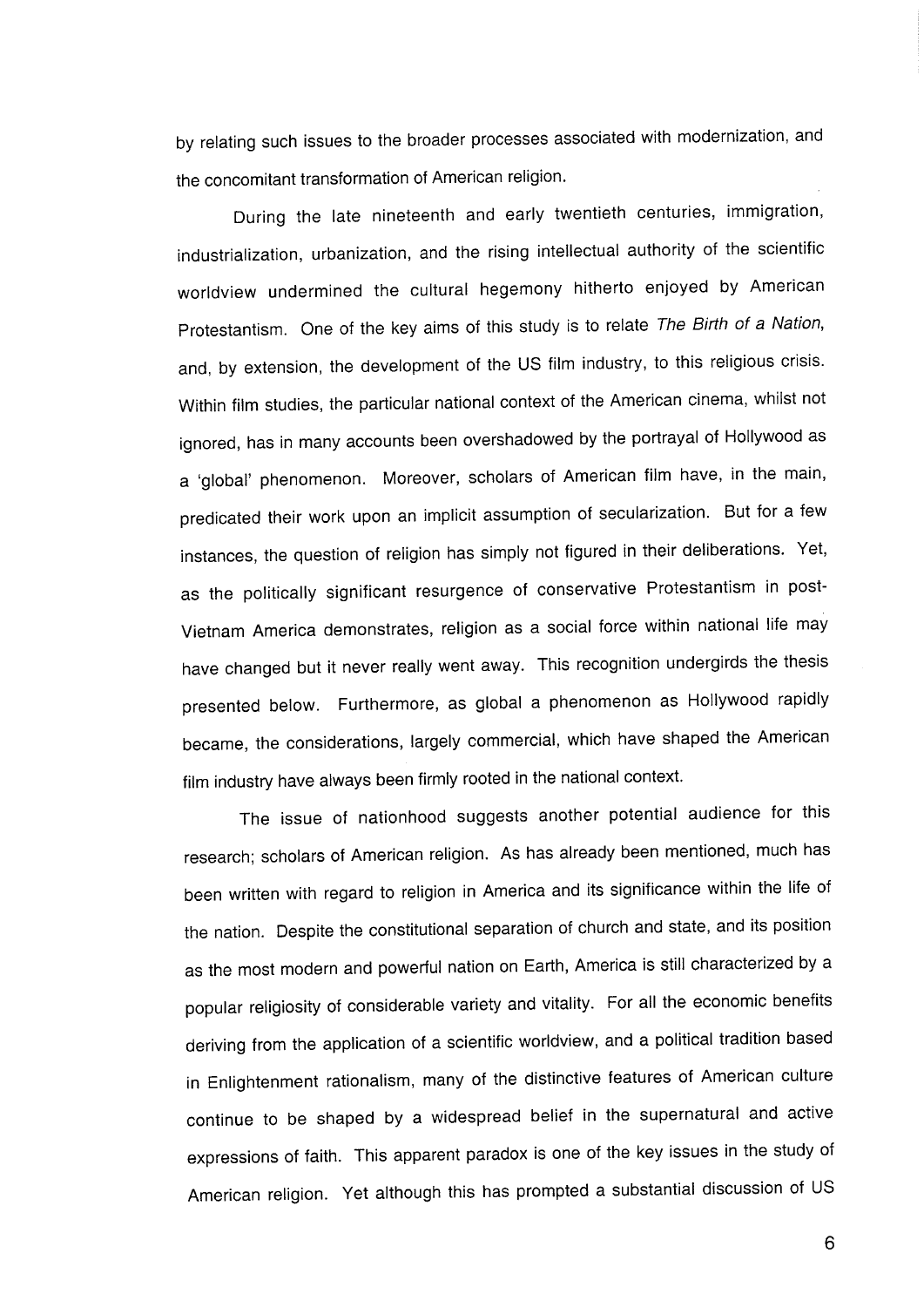national identity in terms of 'civil religion' (e.g. Bellah, 1967), little effort has been made to examine the media's use and inevitable transformation of those (religious) ideas, images, and stories through which American national identity is articulated. Along with its other aims, therefore, the case study of The Birth of a Nation presented below addresses that neglect also. Whilst it leaves open the question of how far the medium of film can be thought of as being properly 'religious', it argues that Griffith's picture was quite explicit about staking a claim on behalf of the film industry for those aspects of the national imagination which had hitherto been the preserve of historians, political orators, and the Protestant churches. Indeed, the unprecedented success of Birth was a sign that, in practical terms, the narratives via which Americans continued to understand their significance as a 'chosen people' or 'New Israel' would derive less from the pulpit and the Bible, and ever more from the 'stories in picture' produced in the studios of Hollywood.

#### Thesis Outline

In terms of its structure, the thesis is presented in two parts. The first of these offers an extended discussion, over three chapters, of the scholarly context(s) within which this research is located. Elaborating some of the concerns already indicated, Chapter One offers a critical overview of existing writing on religion, media, and culture. Indicating the value and potential of this emerging body of work, it nonetheless highlights a somewhat ahistorical neglect of the cinema and its crucial role in shaping American culture in the twentieth century. This provides a point of departure for Chapter Two's review of the existing writing on film and religion in American culture. Whilst there is some evidence which suggests a complex interrelationship between religion and the movies in America, mainstream film scholarship has shown very little interest in this area. Where writing on film and religion exists, moreover, it has most often been prompted by concerns rooted in theology and hermeneutics. It has thus tended to ignore the social and historical (e.g. national) contexts, in which film production and consumption takes place.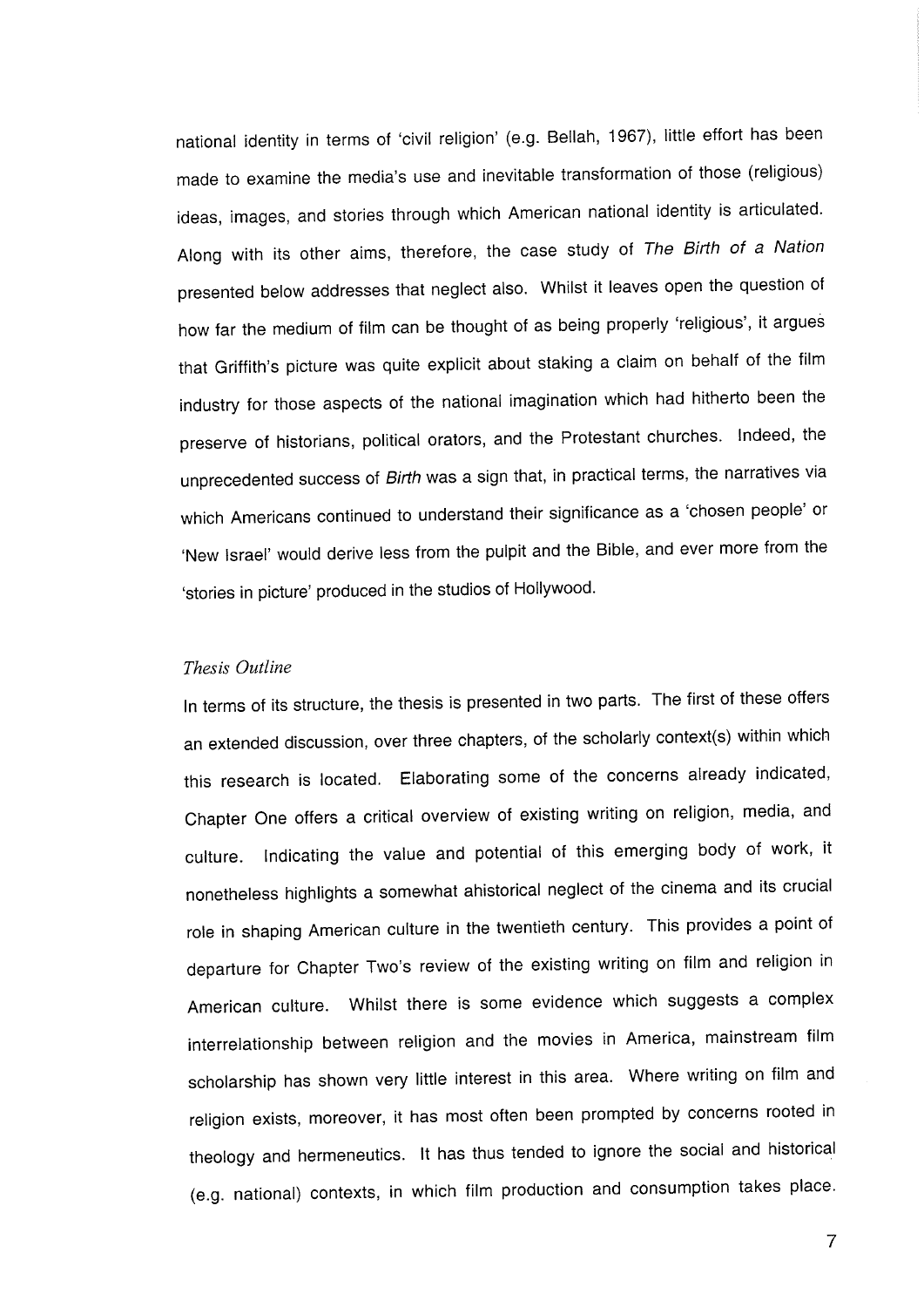Responding to this perceived neglect, Chapter Three establishes some of the key theoretical bases for the rest of the study by discussing the role of religion in shaping American culture and national identity. Whilst it acknowledges some of the problems associated with the concept, it posits the notion of an American civil religion as a useful tool with which to explore that the ways in which the idea of the nation has been invoked within the American cinema.

Part II takes up the issues raised in the first three chapters through an indepth examination of The Birth of a Nation, over two chapters. The first of these serves as a re-introduction to the film and the vast literature prompted by it. Whilst highlighting those aspects of the picture, its production, and reception suggestive of a deeper connection with the traditions of American religion, it argues that these aspects to the film remain largely unexplored. Building on this, Chapter Five, discusses the film as an event in American religious history. Locating the picture in relation to the religious bases of American national identity, It argues that Griffith's highly problematic representation of African-Americans should be understood as something more than just a powerful expression of white supremacism, and that the picture's legacy needs to be rethought accordingly. In particular, it stresses how the southern viewpoint of the film not only reflected the director's own cultural background, but also suited his ambitions for the cinema as a vehicle of moral reform. Despite, or perhaps even because of, the controversy prompted by Birth, moreover, the impact of the fim helped enact a transformation of the ways and means in which Americans thought of themselves as members of a national community uniquely favoured by Providence.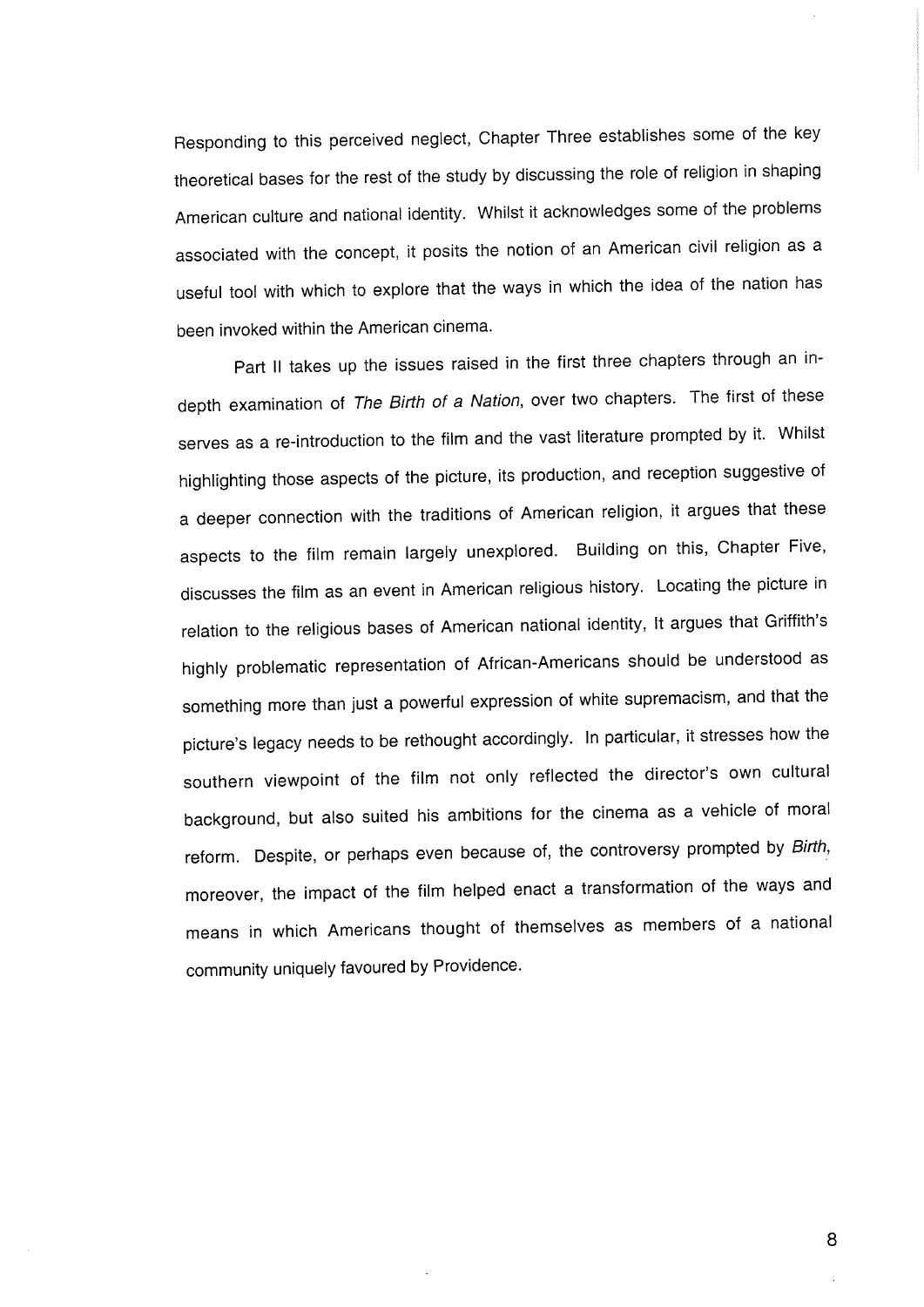# PART I

# Religion and Film in American Culture: The Scholarly Context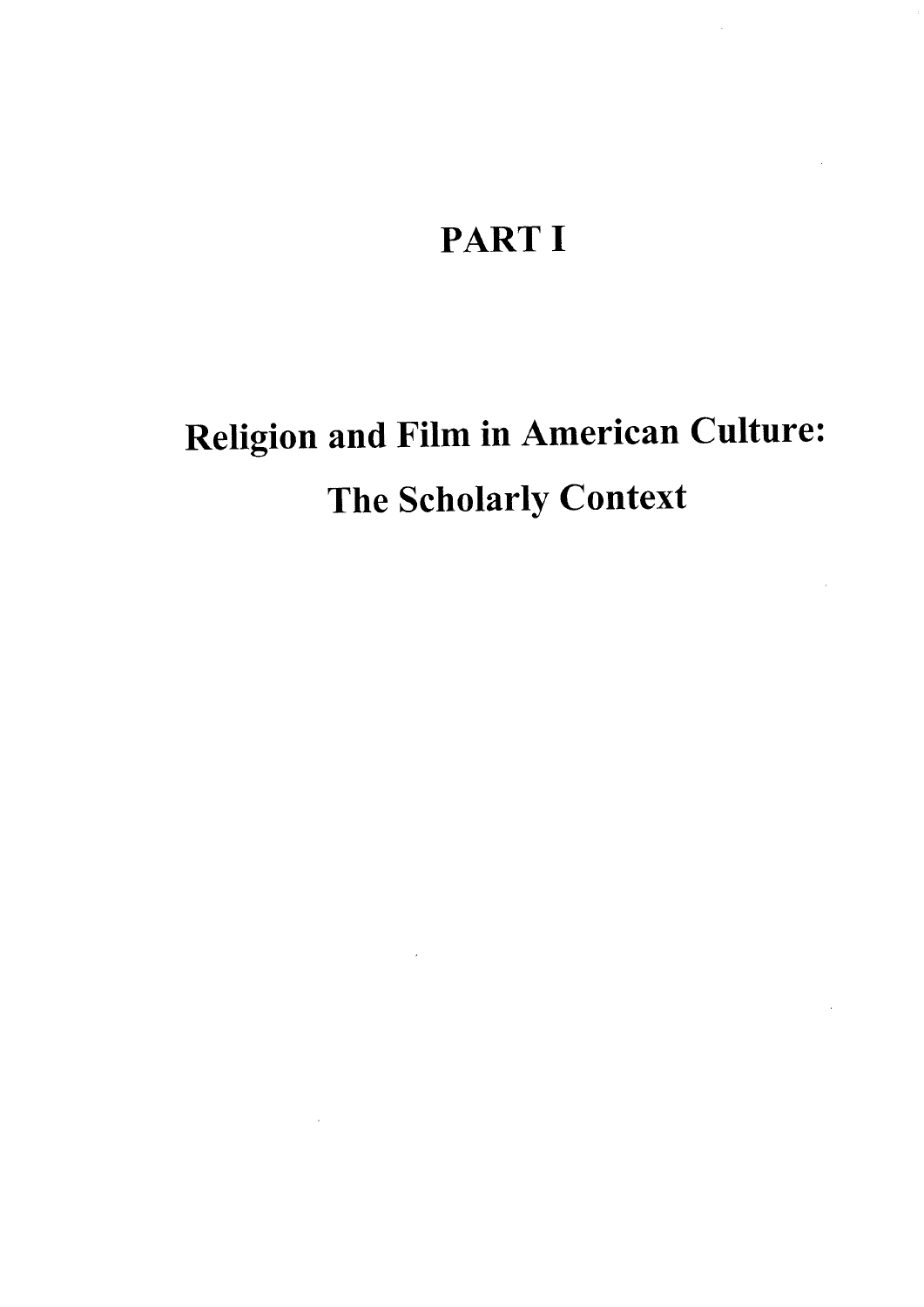## CHAPTER ONE

# Researching Religion, Media, and Culture: An Evolving Paradigm

## Introduction

This chapter discusses the condition of existing research into religion, media, and culture. By doing so, it locates the present study in relation to an emerging scholarship interested in the nature and place of religion within mass-mediated, postmodern, western culture.

Like the project to hand, the basic subject matter for much of this work is America; a fact which reflects the background of many scholars working in this field as well as the hegemonic position of the United States within the broader global culture (Hoover, 1996: 290-91). The attention afforded the U.S. can also be explained by what some might hold to be the paradoxical status of religion there: despite being as self-consciously 'modern' in terms of its economy and politics as any nation could be, symbols, stories, and institutions based in traditional notions of religion continue to exert a significant influence throughout American culture. Even with the constitutional separation of church and state, it is by no means entirely fanciful to suggest, for example, that being a woman or black is less hindrance to those who would seek the US presidency than a confession of atheism. In many instances it may indeed be 'less difficult to come out of the closet as homosexual in America today than to declare yourself an atheist or an agnostic' (Ellen Johnson quoted in Reed, 1999: 11). America has proved itself resistant to the once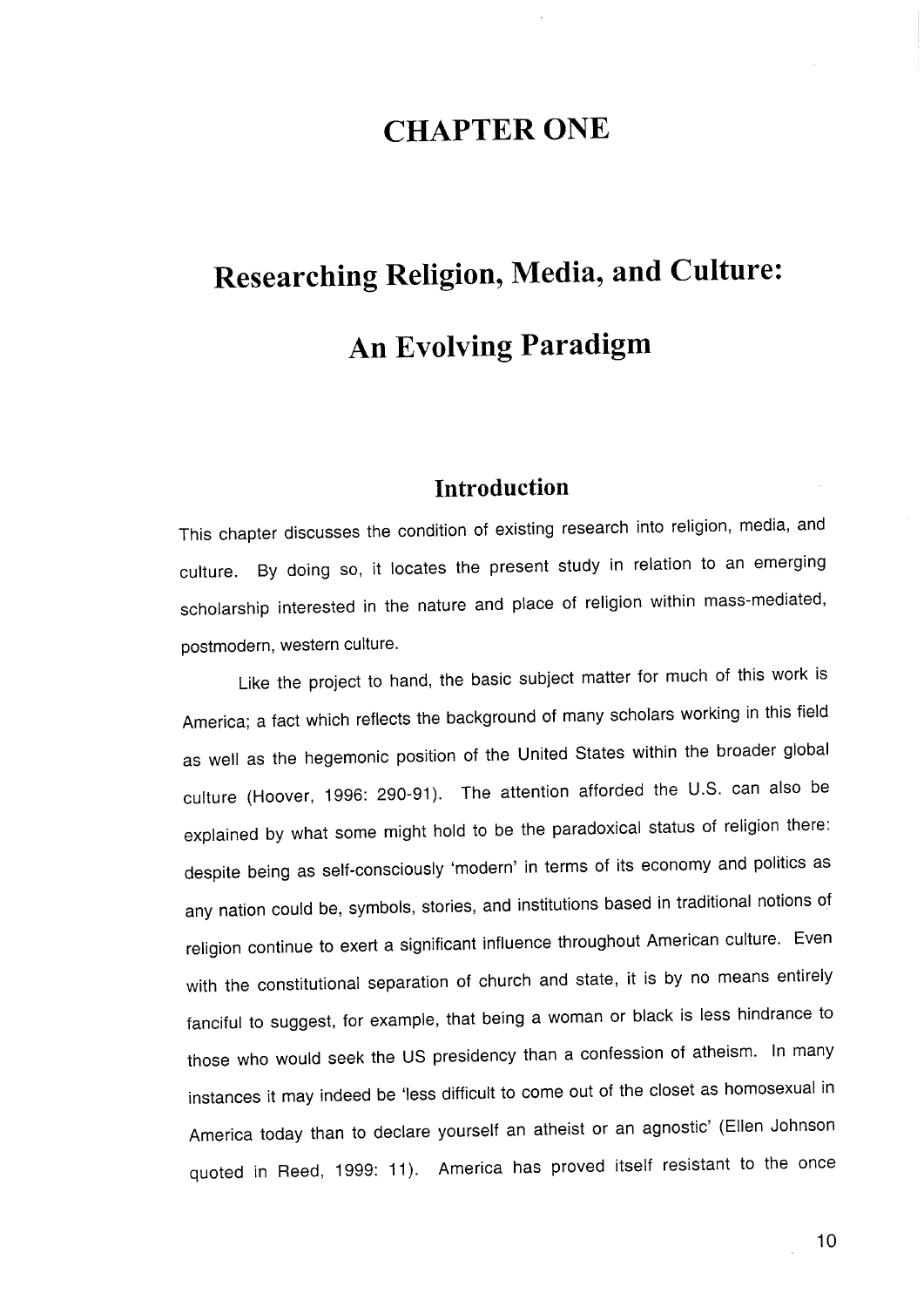## CHAPTER ONE

# Researching Religion, Media, and Culture: An Evolving Paradigm

## Introduction

This chapter discusses the condition of existing research into religion, media, and culture. By doing so, it locates the present study in relation to an emerging scholarship interested in the nature and place of religion within mass-mediated, postmodern, western culture.

Like the project to hand, the basic subject matter for much of this work is America; a fact which reflects the background of many scholars working in this field as well as the hegemonic position of the United States within the broader global culture (Hoover, 1996: 290-91). The attention afforded the U.S. can also be explained by what some might hold to be the paradoxical status of religion there: despite being as self-consciously 'modern' in terms of its economy and politics as any nation could be, symbols, stories, and institutions based in traditional notions of religion continue to exert a significant influence throughout American culture. Even with the constitutional separation of church and state, it is by no means entirely fanciful to suggest, for example, that being a woman or black is less hindrance to those who would seek the US presidency than a confession of atheism. In many instances it may indeed be 'less difficult to come out of the closet as homosexual in America today than to declare yourself an atheist or an agnostic' (Ellen Johnson quoted in Reed, 1999:11). America has proved itself resistant to the once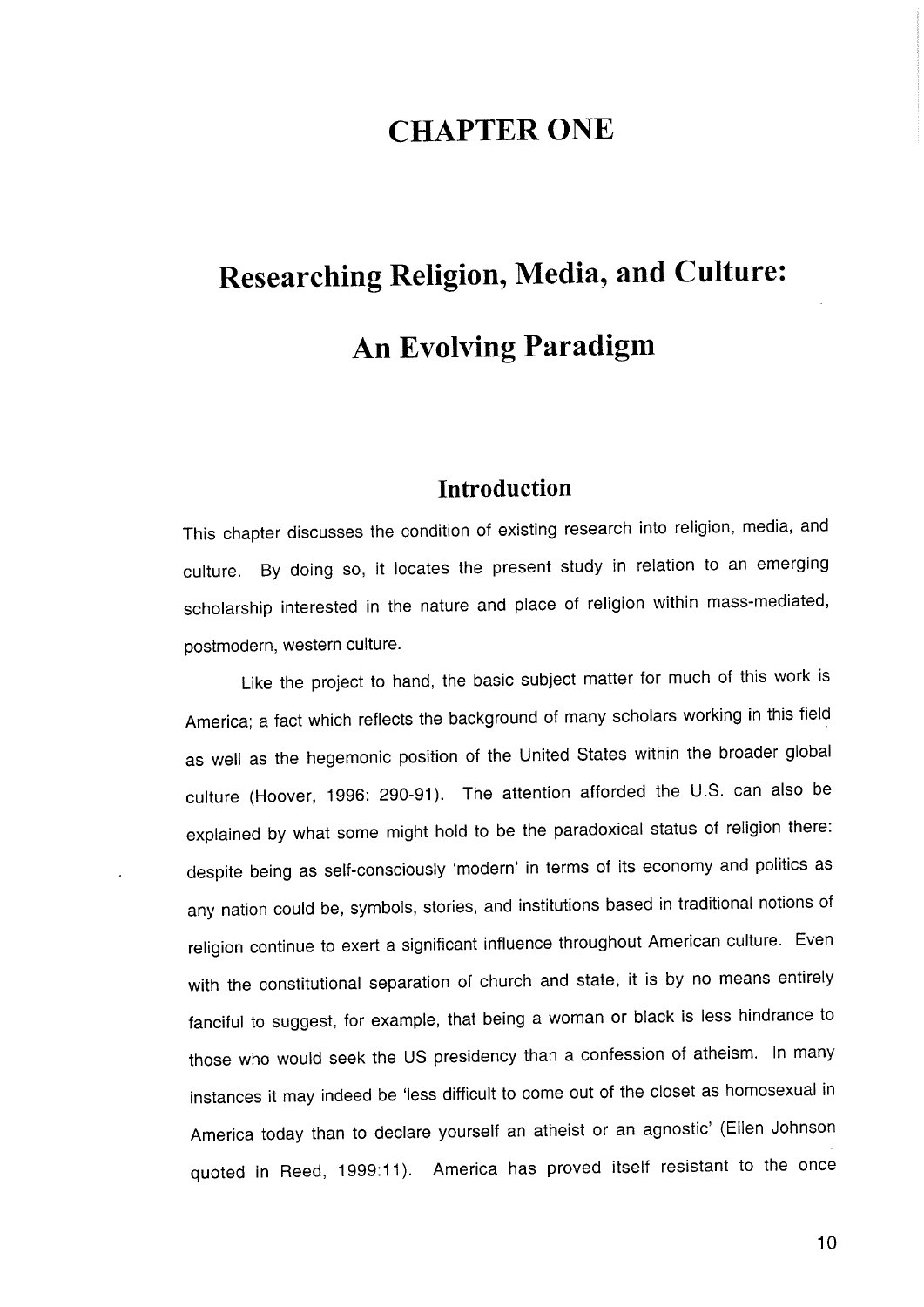widespread assumption of secularization as the inevitable accompaniment to modernization, something often ignored in discussions of the US media.<sup>1</sup>

The chapter begins by examining the broad trends which have, until fairly recently, characterized work on media and religion. This is followed by an account of an 'evolving paradigm' (Hoover, 1996: 285-87) of theory development and research in regard to religion, media, and culture. Whilst the fairly comprehensive triangulation of theory proposed and elaborated by Hoover and Lundby (1996) and others is welcomed, particularly as a basis for addressing contemporary American culture, three main areas of concern are identified. The first is the general lack of attention afforded the historical dimensions of this theoretical triangulation. Related to this, the second area of concern stems from insufficient consideration of the particular national background to what Hoover and Lundby (1996: 10) describe as the 'convergence of religion and media within contemporary culture', and the consequent under-examination of power relations within this convergence. The global hegemony of American media and popular culture is the furthest extension of a national culture which cannot help but bear the marks of tensions and conflicts rooted in issues like economics, gender, race, region, religion, sexuality and social class, all played out amidst the historical transformations and upheavals wrought by modernity. That those attempting to rethink media, religion, and culture in the present appear to have little interest in reconsidering the past is, moreover, reflected in the third area of concern identified below; the lack of attention scholars in this field have afforded the medium of film, especially as an agent for, and product of, the profound social, religious, and cultural changes which transformed America during

<sup>1</sup> Affirming the commonly held assumption of its apparent inevitability prior to a re-appraisal of the place of the supernatural in modern life in A Rumour of Angels (1969), Peter Berger (1967: 107) offers a widely cited definition of 'secularization' as 'the process by which sectors of society and culture are removed from the domination of religious institutions and symbols'. Challenging such assumptions, however, more recent statistics suggest that as many as '95% of Americans profess belief in God' (Gallup Poll results quoted in Ostling, 1995: 72). For a useful recent discussion of the secularization thesis in relation to contemporary American society see Harper and LeBeau (2000).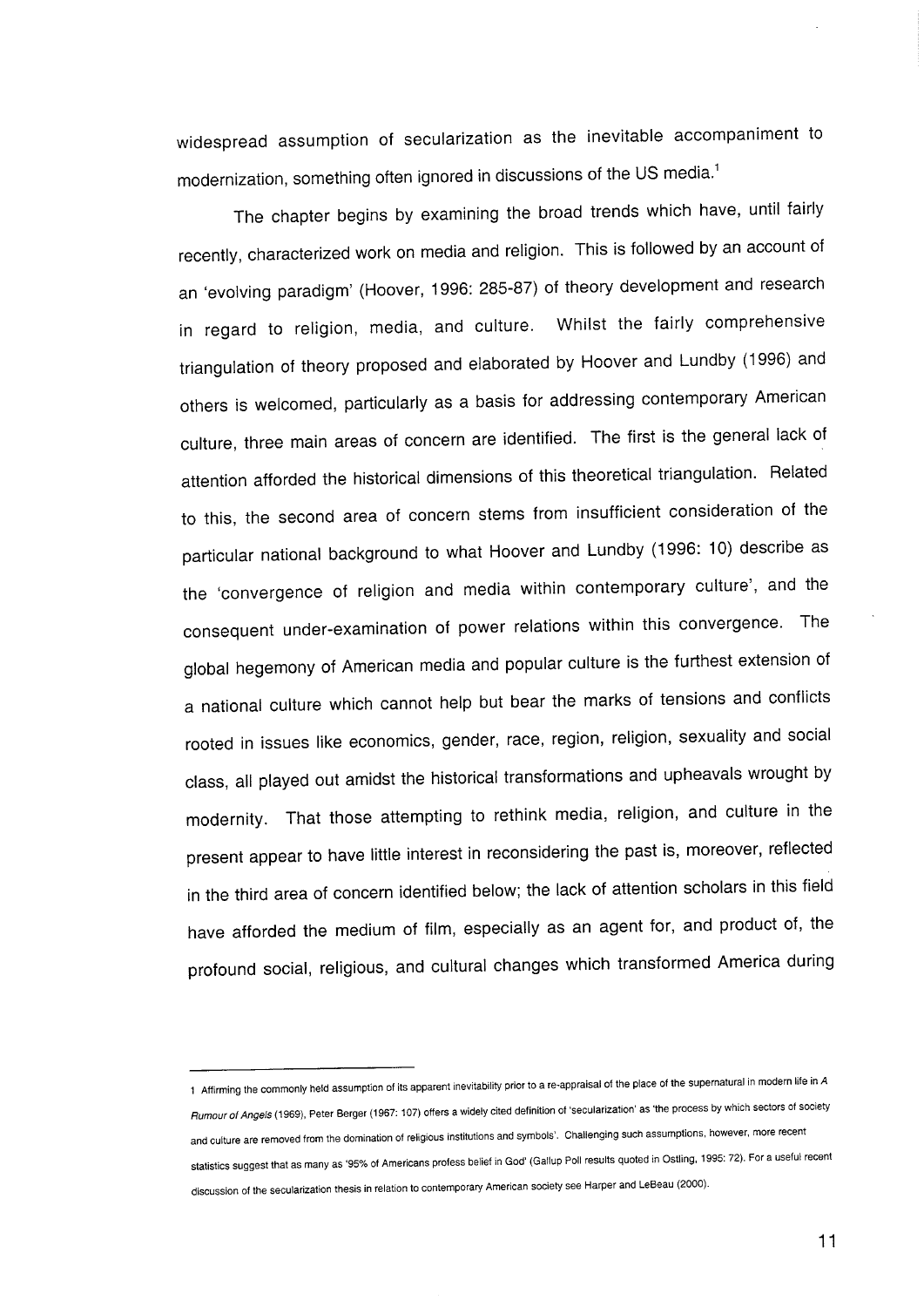the first part of the twentieth century. These three basic issues inform the rest of the study.

## Existing Research into Media and Religion

Despite obvious differences in terms of their specific lines of enquiry, it is a relatively simple matter to describe certain basic similarities and common interests between research into the media and academic studies of religion. Both are inter-disciplinary fields examining notions of collective identity and community, the social significance of symbols and stories, structures of power, etc. Both offer insights into the nature and purpose of that quintessential human activity, the generation of *meaning*. Yet, for all that, the relationship between these two broad areas of scholarship has, until fairly recently at least, been characterized by a somewhat surprising lack of communication. Indeed, taking Cultural Studies as the most obvious arena in which Media Studies and Religious Studies might productively overlap, the near total lack of interest afforded religion there contrasts sharply with the more traditional discipline of Anthropology. Clearly, some cultures are more popular than others (Frow, 1998).

### Religion as the Blindspot of Media Theory

In a bold critique of this state of affairs, Stewart M. Hoover and Shalini S. Venturelli (1996: 251) suggest that 'the realm of belief, spirituality, ontology and deep meaning conventionally constructed as "the religious'" represents 'the blindspot of contemporary media theory'. Re-reading the roots of contemporary social theory in the legacies of Karl Marx, Emile Durkheim, and Max Weber, 'the theorists who have most directly addressed and constructed religion as a legitimate field of inquiry' (1996: 251), Hoover and Venturelli (1996: 252-58) point out that despite the widespread assumption that secularization would inevitably accompany the rationalizing processes of modernity, and the observable decline in the power, influence and attendance of the formal religious institutions of Europe, 'non-rational' beliefs and practices persist as fundamental components of meaning-making in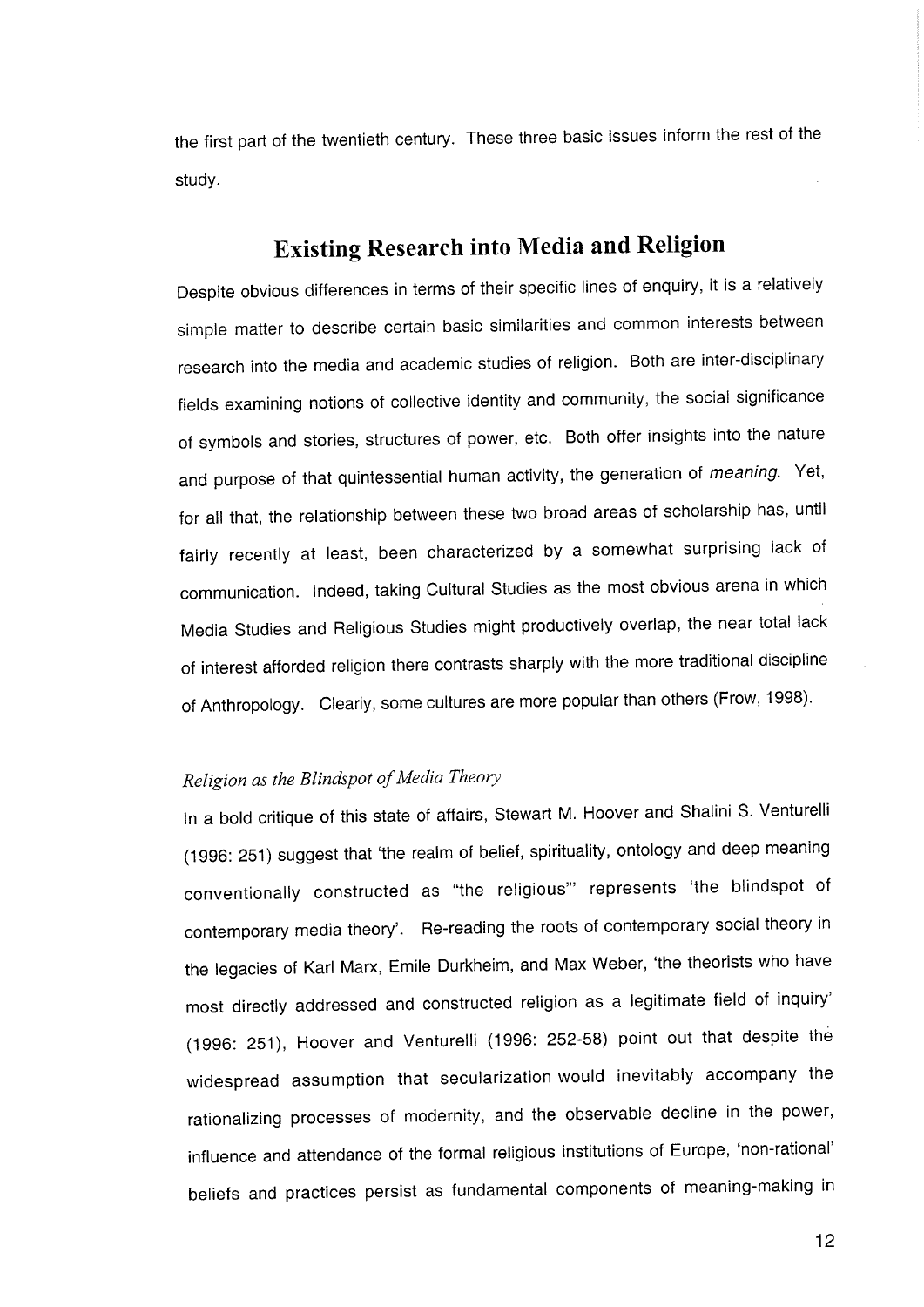contemporary western society. Moreover, whilst they acknowledge the privatization and commodification of social and cultural life under capitalism, a supplanting of 'religious consciousness with a world of objects' (1996: 256), Hoover and Venturelli interrogate the traditional analytical distinction between the sacred and the profane, and propose secularization as 'a transformation in religious - not extra-religious  $$ consciousness' (1996: 255), thus radically relocating the category of 'the religious' within the realm of 'the secular', especially the mass media.

Although Hoover's and Venturelli's terse discussion of what is meant by the categories of 'religion' and the 'religious' needs to be unpacked somewhat if it is to be fully exploited, it does indicate how re-examining these terms might provide a useful means of addressing the relationship between religion and media. What is of more immediate concern, however, is that the re-conceptualization of 'the religious' proposed by Hoover and Venturelli carries implications both for media practice and, more crucially here, media research.

For one thing, Venturelli and Hoover highlight the profound tension between the maintenance of political and moral community on the one hand, and life in a modern media-saturated environment on the other:

> The "religion of secularism" with its canons of rationalism, practical action, and values constructed as commodities, presents, via the media, a totalizing worldview intended to obscure multivalent ontologies and sensibilities. Only in the private sphere of the self does the possibility of moral feeling unencumbered by the demands of the rational order, persist. (1996: 263)

Furthermore, they observe that the uncritical adoption of Enlightenment secularism by media researchers and theorists has led to 'an almost conscious distancing from the realms of deep meaning' (1996: 258). Given the persistence of religious worldviews around the globe, this leaves those involved in Media and Cultural Studies open to the charge of arrogance, hubris even, and calls into question the relevance and meaning of their work. Hence, Hoover and Venturelli (1996: 263)